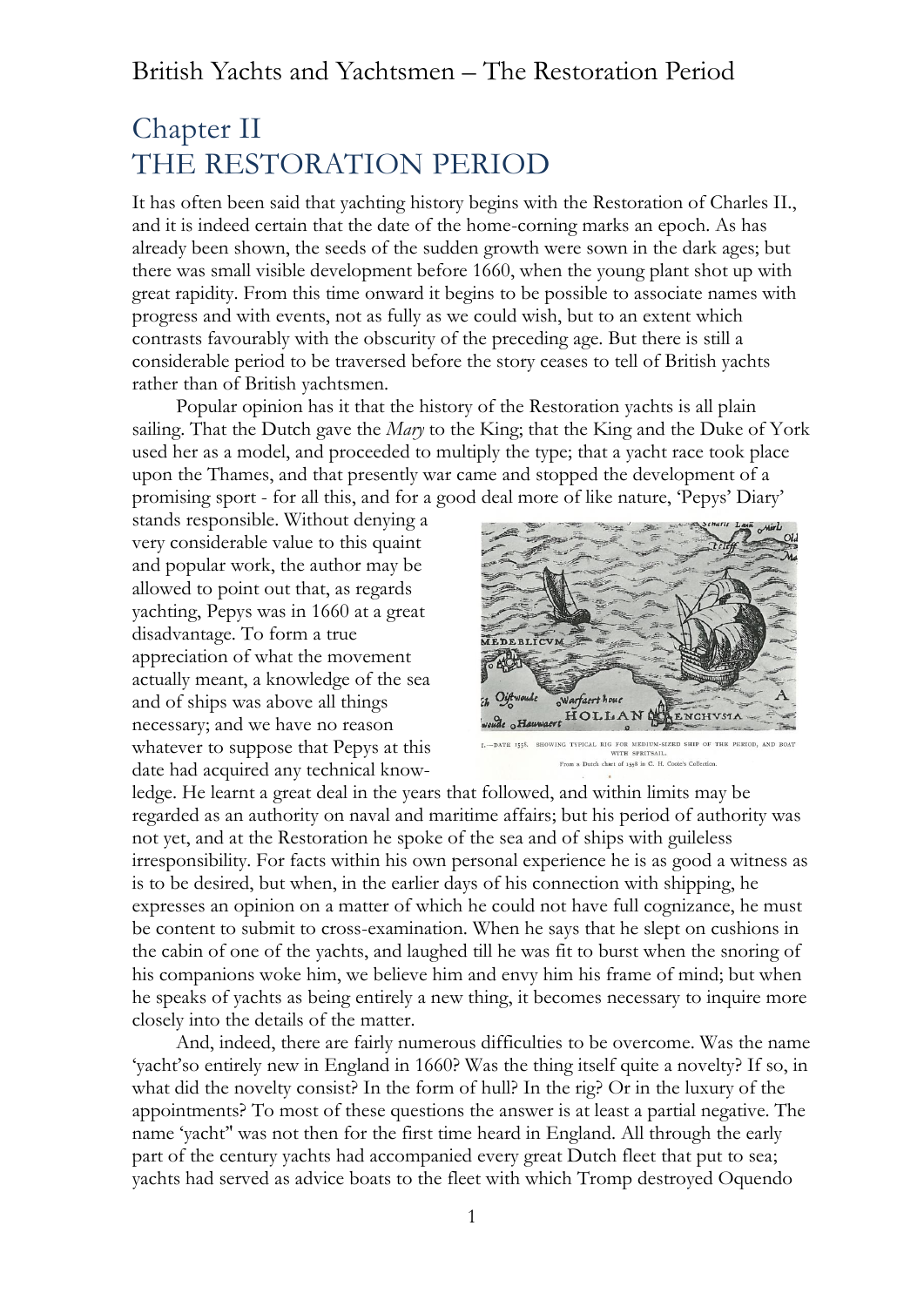in the Downs; yachts scouted for every fleet that fought against us under the Commonwealth. The name was well known to every man who took an interest in sea affairs, but it had as yet no reference to pleasure-sailing.

Was there, then, any novelty in the hull or rig? As far as we can decide from existing evidence, there was not. The hulls of the first yachts seem to have followed normal lines of development, and as to rig, there was no essential difference between the early yachts and the fore and aft rigged coasters - no more, in fact, than there is between the cutter yacht of the present day and the East Coast oyster boat. It would be impossible to point to any one detail as essential to a yacht, or to name any feature of rig or hull that was not already present in England in existing types of ships. The yachts were fore and aft rigged, but fore and aft rigs were common to Northern Europe in Elizabeth's time. Some of them had gaff sails and jibs; but gaff sails and jibs were in common use in coasters at the very beginning of this reign,<sup>1</sup> and cannot have been introduced with lightning rapidity. Then, as now, the sailor-man was conservative. Leeboards, as we have seen, were common throughout Northern waters in 1634, and probably much earlier; and the Dunkirk prizes taken under the Commonwealth had already shown us what was known across the water as to the way in which to build a fast-sailing ship.

The truth would seem to be that there was little that was novel about the ship herself; but the idea of owning a private sailing vessel was new to England, though doubtless not new to those courtiers who had shared Charles's exile in Holland, and certainly not new to the King himself. The Dutch neatness of equipment, too, must have been a revelation to men who had always been accustomed to look upon life afloat as a time of inevitable hardship; the royal interest in the details of nautical affairs was also a new departure; and, finally, there came the word 'yacht' itself, new to the non-seagoing public, and seeming to summarize and, as it were, to hall-mark these various new tendencies. The word instantly became popular, and its use survived the short era of pleasure-sailing. When the yachts were turned over, as they very soon were, to perform the various minor naval duties appropriate to small craft, they carried their name with them, and it may be said with a reasonable degree of truth that for nearly a century a yacht ceased to be a pleasure boat, and that a pleasure boat was not a yacht. This statement would not indeed be strictly true, but it is true that from about 1670 onwards the term 'yacht,' when it occurs, should always be understood to mean a navy tender unless there is distinct reason to suppose that such is not the case. The yachts of the end of the seventeenth and the first half of the eighteenth century corresponded rather to the *Victoria and Albert* and the *Enchantress* than to the *Britannia* or *Sunbeam*.

It appears to be well established that the yachts of 1660 differed from other contemporary small craft chiefly in the luxury of their fittings. It was not the rig that made the yacht, for spritsails and gaff-sails flourished side by side, and a yacht might have a jib or no jib, might have a square topsail or a stump mast; but the essential feature lay in fitting the whole of the interior for the accommodation and comfort of passengers, in the carving and gilding, in the neatness and space below deck, and last, but not least, in the luxurious cooking appointments. It is true that the germ of the cutter rig belongs to this period, but so, too, does the germ of every existing fore and

<sup>1</sup>State Papers, Domestic, Charles II, vol. cix., 73 I.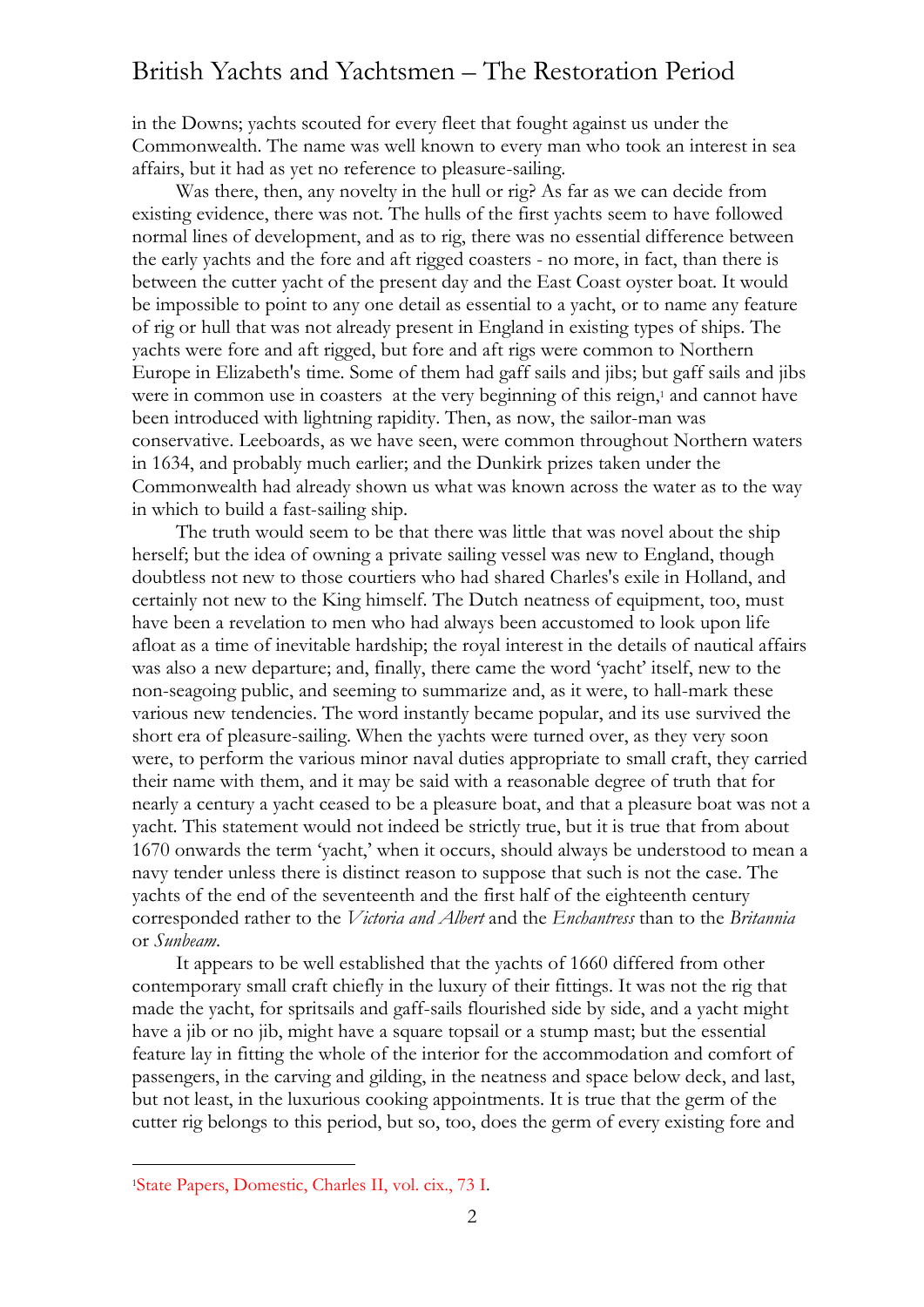aft rig. It is not true, however, to say that the *Mary* represents the furthest point to which this rig can be traced back, for not only was the rig of gaff mainsail with foresail and jib fairly common, but there is, on the other hand, no sure evidence that the *Mary* was rigged in this way.

The first stage of Charles II's journey home, from Breda to Delft, was made in a yacht, and that considerable importance should be attached to the event will appear from the following description of it: 2

'The yacht on board of which the King sailed had been built for himself by the Prince of Orange, but now belongs to the Board of Admiralty of Rotterdam, and it was without doubt the finest of the little fleet, which consisted, without other ships, of thirteen large yachts, which the persons of rank use in the rivers and on the sea, to pass from one province to another, for necessity as well as for pleasure.

'The King found his yacht so convenient and comfortable that he remarked, while discoursing with the Deputies, that he might order one of the same style, so soon as he should arrive in England, to use in the River Thames. The Burgermaster of Amsterdam, taking occasion to do a considerable service to his fatherland, said to the King that lately a yacht had been built in Amsterdam which was almost of the same size, and at least as handsome, and he took the liberty of presenting it to His Majesty, praying him to do a favour to the Magistrate by accepting it.

'The King did not absolutely accept it, but at the same time did not refuse, so that the yacht was bought, which the Board of Admiralty has now received from the East India Company, and has been brought to an excellent state for giving pleasure to the great King, and, to give it greater brilliancy, the Magistrate has had the interior of the cabins decorated and gilded, while some of the best artists have been engaged in making beautiful paintings and sculptures with which to embellish it within and without.'

With the exercise of some tact, the King's retinue was distributed satisfactorily among the thirteen yachts, in all of which every possible luxury was present:

'Each yacht had her own steward, cooks, and officers who were in charge of the pantry, kitchen and wines, and those yachts which had not suitable kitchens on board were accompanied by other vessels, wherein stoves for the kitchen had been provided, also ovens for baking, and there had been made great provision of so great a quantity of all kinds of food, game, confitures, and wines, and all the tables were so fully served, that the stewards of the English lords, though accustomed to abundance, were astonished thereat, and confessed that they could not conceive by what means twenty or twenty-five great dishes for each table could be prepared on board the yachts and with the motion of the water.'

During the passage the yachts stopped at Rotterdam, and Mr. Clark<sup>3</sup> gives a reproduction of Verschuring's picture of the event, which shows all the yachts save one rigged with a spritsail and forestay-sail only. The remaining one has a gaff mainsail with a very short gaff. All the masts are stump masts, and, though many of the yachts show bowsprits, there are no jibs set. Nearly all, including the yacht in which the King was, have leeboards.

<sup>2</sup>Arthur H. Clark, 'The History of Yachting,' 1904, pp 51 et seq., quoting from an account published by Adrian Vlackett, 1660. This is not in the British Museum Library. 3 'History of Yachting', p.54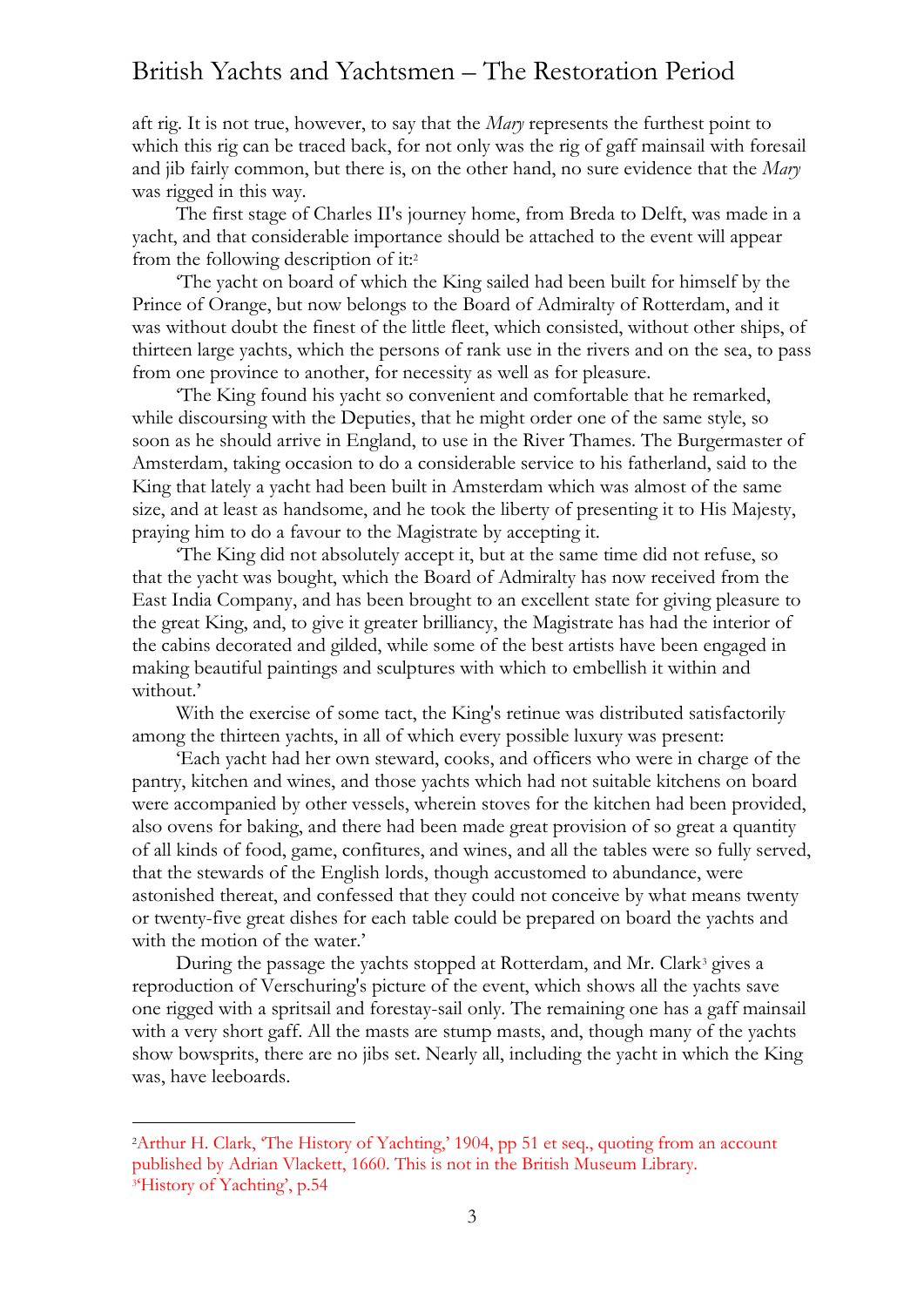From Delft Charles went by land to Scheveningen, where he found the fleet sent from England to receive him. The elder Van der Velde is reported to have been present on the occasion of this embarkation, and his picture of it has therefore a high value as a piece of evidence.<sup>4</sup> In it there are shown at least three undoubted yachts, their hulls the miniatures of great ships of the period, with low head, high poop, and a profusion of carving and gilding. They are not rigged with spritsails and stump



THE HOME-COMING OF CHARLES II., MAY, 1660. W. Van der Velde.

masts, like the yachts that escorted Charles in Holland, but with long gaffs, lofty pole masts, square topsails, and jibs running on stays; that is, they were as near to the modern sloop or cutter idea as that age was destined to reach. One of the most important points for consideration, however, is that they are one and all flying English ensigns and pennants.

There is, however, an obvious discrepancy. England had no yachts before the *Mary*, yet here are, at least, three big yachts, as we would call them, under English colours employed in escorting Charles back to his kingdom. The *Mary* was Dutch, and the *Mary* introduced developments of rig (so goes the popular belief); but here are craft, seemingly English, of earlier date, and showing a sail plan which, in view of subsequent history, we recognise as being more highly developed than that which found most favour among the Dutch yachts of the period. What, then, is the solution of the riddle? Did Van der Velde paint the thing that was not, or were the craft in question Dutch or really English? As to the first proposition, if Van der Velde is not to be relied on, then there can be no faith in pictures. It may be accepted as practically certain that craft like those depicted were present on that occasion, or, at least, if they were not present, they existed, and might have been expected to be there. For two reasons they were not Dutch. In the first place, the Dutch were extremely jealous of their maritime rights, and would not have been likely to disguise their yachts under English bunting; and secondly, they had no great yachts rigged in this fashion. Vlackett's account quoted above<sup>5</sup> says that there were thirteen large Dutch yachts in all; Verschuring's picture, to which reference has been made, shows that they were very different in appearance from these.

The conclusion to which we are driven is that these yacht-like craft which escorted Charles to England were English in fact as in appearance. Naval history tells us what ships formed the escorting fleet, though it does not yet tell us how the smaller craft were rigged. It is reasonable, therefore, to fit the names of some of the smallest vessels that were sent from England to these sloop-rigged vessels; and when we have done that we have, in effect, admitted that a type suspiciously like a yacht in externals existed in England before the Restoration. One of the difficulties that attends an inquiry of this nature is that inventories and detailed descriptions of the various small

<sup>4</sup> Vide Illustration (1\_CharlesHomecoming.jpg)

<sup>5</sup>History of Yachting', p.51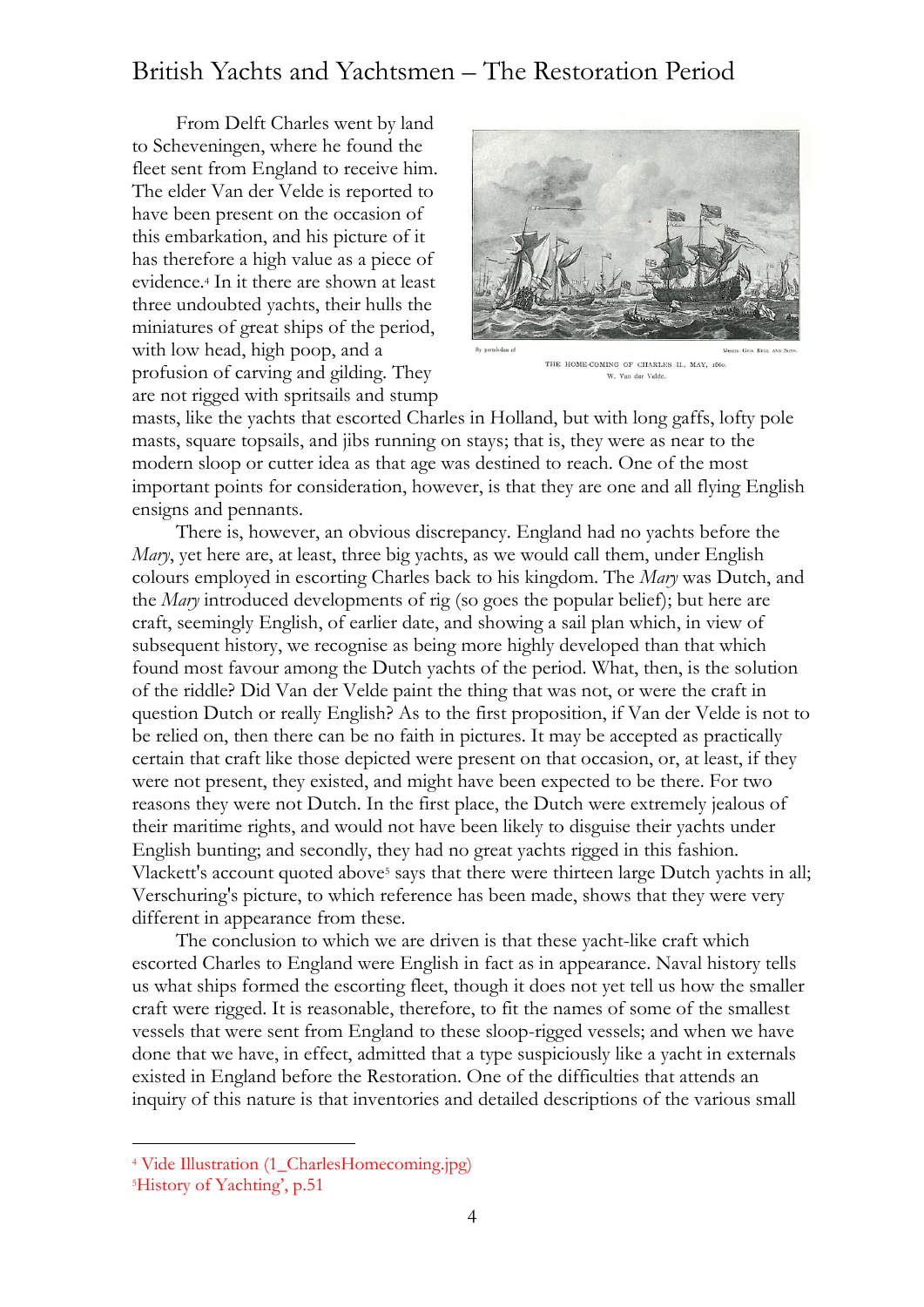craft do not seem to have survived, if, indeed, they were ever made. Another drawback of a very real nature is that some of the commonest of modern technical terms did not at that time exist. Among these may be mentioned such words as 'gaff,' 'lug,' and 'leeboard.' The mere fact that the name is not found is no evidence whatever that the thing did not exist. We know now that the early name for a gaff was a half-sprit,<sup>6</sup> a term which shows how the gaffsail was evolved, and we know now that the 'bilanders'' and 'plates' of the Elizabethan era were the prototypes of the modern Thames barge. In the same way it is legitimate to conclude that the sixth-rates of the Commonwealth Navy included in their number certain small craft rigged, as the term came to be about that time, 'smack' fashion; <sup>7</sup> and we know that the smack rig became the favourite rig for English yachts. In later years, when the term yacht was applied almost exclusively to vessels set apart for ceremonious usage, the smack rig ceased to be universal, if ever it was so, and larger yachts, rigged first as ketches and then as ships, came into use.

Of the sixth-rates which attended Charles on his journey to England, three are known to have been ketches, and are therefore out of the present story; but five others were of unknown rig, and were small enough to be sloop-rigged. It may therefore be assumed that some of these five, perhaps the smallest of them, were Van der Velde's models. They were as follows: 8

| Sixth   | Keel    | Beam                     | Depth   | Draught | Burden | Men | Guns | <b>Built</b> |
|---------|---------|--------------------------|---------|---------|--------|-----|------|--------------|
| Rate    |         |                          |         |         |        |     |      |              |
|         | Ft. in. | Ft. in.                  | Ft. in. | Ft. in. | Tons   |     |      |              |
| Francis |         | $\overline{\phantom{0}}$ |         |         | 90     | 45  |      |              |
| Lark    | 52 0    | 17 6                     | 86      | 96      | 85     | 40  | 8    | 1657         |
| Lilly   | 50 0    | 15 6                     | 5 6     | 6 6     | 64     | 35  | 6    | 1657         |
| Martin  | 64 0    | 19 4                     | 70      | 8 0     | 127    | 60  | 12   | 1653         |
| Merlin  | 75 0    | 18 0                     | 78      | 9 0     | 129    | 50  | 14   | 1653         |

**Sixth-Raters Accompanying Charles II on his return to England**

It might therefore be supposed that, if the difference between the smallest of the old types of men-of-war on the one hand, and the new yachts on the other, was in reality as slight as is here suggested, some confusion would be found to exist at times during the reign of Charles II as to what was a yacht and what was not. And it tends to confirm the suggestion when we find that this confusion actually did exist, especially in the case of the *Fanfan*, which is often spoken of by later writers as a yacht. On the official navy list of the period she figures as a sixth-rate.

It would also help to confirm the supposition that there was little that was new in the yacht type if we were to find that any craft which existed before the Restoration was rated as a yacht after it. And this, too, we find to be the case. Pepys, in his list of the Navy as it existed at the King's Restoration,<sup>9</sup> includes one yacht, the *Minion*, which he also places in his later list of yachts. These lists are compiled entirely from official

<sup>6</sup>Wm. Sutherland, 'England's Glory,' p.62

<sup>7</sup> E.g. *Diver*, smack. Vide Tanner, Pepysian MSS., vol. i., 264

<sup>8</sup>Vide Tanner, Pepysian MSS., vol. i., 260, 278

<sup>9</sup>Tanner, Pepysian MSS., vol. i., 262-4. There is also a list of 1660 in 'Archaeologia', xlviii. 167, etc., which confirms this statement.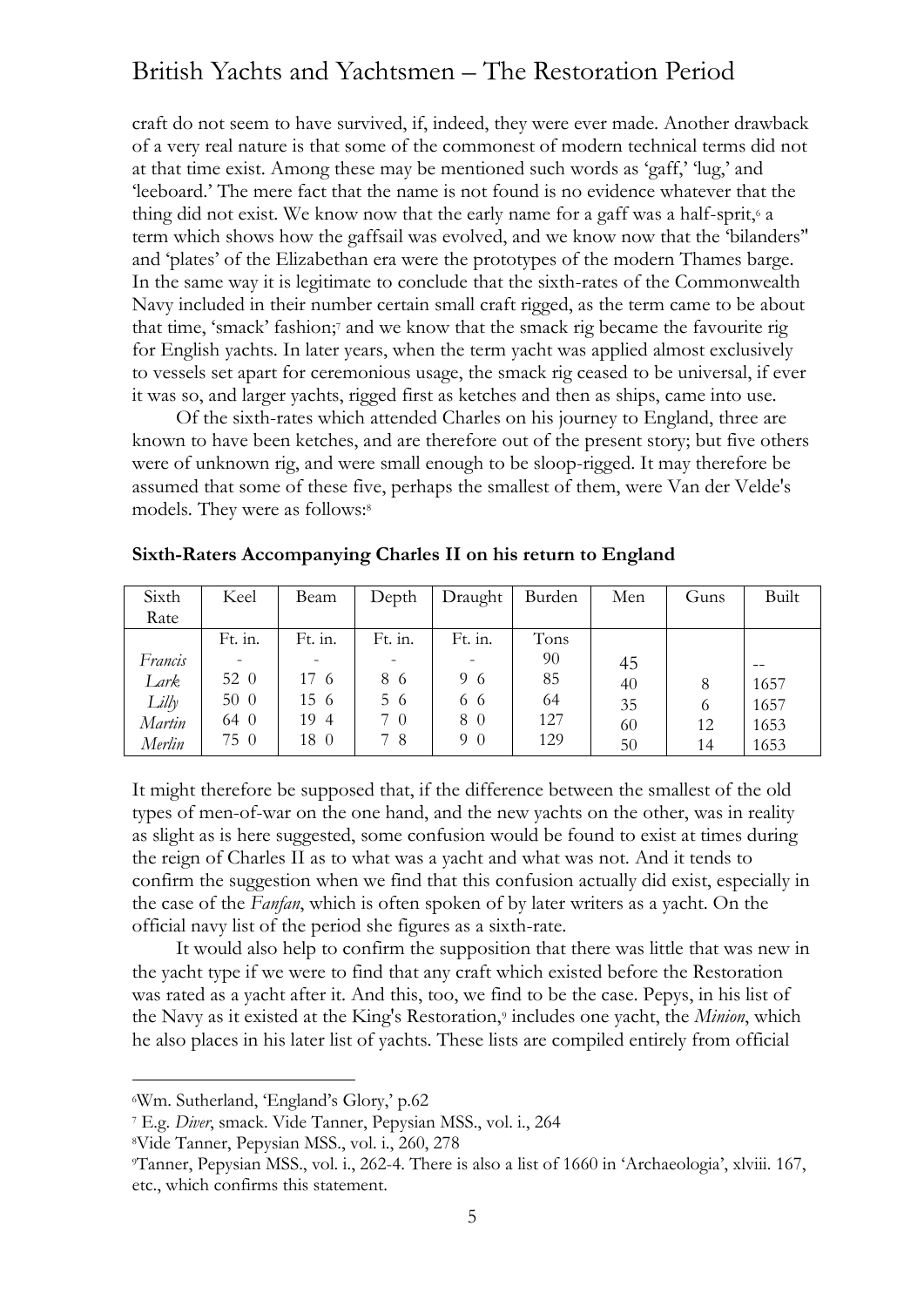sources, and it is therefore quite certain that the *Minion* existed before the Restoration, and that, whatever her rating may have been before it, after it she was seen to be, in point of fact, a yacht, and was rated accordingly. It would be interesting to be able to give full details of this little ship, but, unfortunately, up to the present no more is known of her than is to be learnt from Pepys' list of yachts, which is here given. The *Minion*, then, was, in fact, the first English yacht, and she was, as far as we know, an English-built vessel. Her dimensions correspond fairly well with those of the smacks, which were smaller than hoys, and it is therefore probable that, under the Commonwealth, she was officially styled a smack. The yacht grew out of the smack or hoy type, and not out of the sloop, which, as it existed at this date, was quite unfit for pleasure-sailing. It is curious, however, to notice that a sloop built in 1673 was named the *Cutter*. It will be seen from the list which follows that the *Mary* marks a very great advance in size, that the *Bezan*, also a present from the Dutch, reverts to the small ship idea, and that throughout the reign these two types were pretty faithfully reproduced.

The State Papers have preserved very many mentions of the use of these yachts, and are supplemented to a considerable degree by the diaries of Evelyn and Pepys. The rudimentary newspapers of the period do not seem to have thought their doings worthy of attention. Before passing on to the details of cost and of particular sailings, a few notes as to the identity of the yachts themselves may be offered.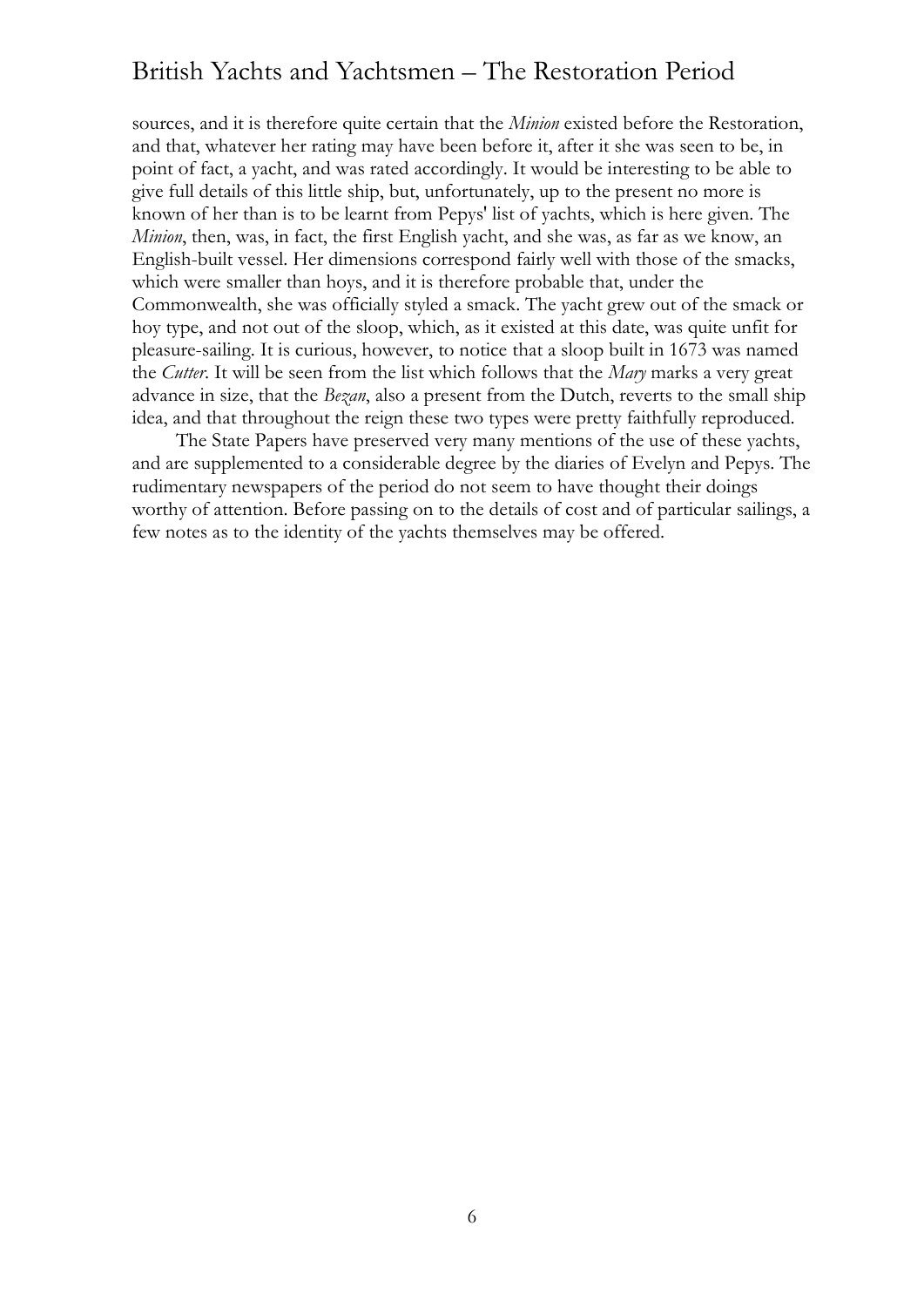#### **THE YACHTS OF THE POST-RESTORATION PERIOD**

**(From Tanner, Pepysian MSS., i. 294, 295, with Additions from other Sources)**

|                | Name      | Where                                | <b>Builder</b>             | Date                | Length   | <b>Beam</b> | Depth    | Draug    | <b>Burden</b>   | Men:            | Men:            | Guns:          | Guns           | Exits                                                                    |
|----------------|-----------|--------------------------------------|----------------------------|---------------------|----------|-------------|----------|----------|-----------------|-----------------|-----------------|----------------|----------------|--------------------------------------------------------------------------|
|                |           | built                                |                            |                     | by keel  | (Ft, in)    | in hold  | ht       | (Tons)          | Peace           | War             | Peace          | : War          |                                                                          |
|                |           |                                      |                            |                     | (Ft, in) |             | (Ft, in) | (Ft, in) |                 |                 |                 |                |                |                                                                          |
| 1              | Minion    | $\sim$                               | $\sim$                     | $\bar{\phantom{a}}$ | 28'0''   | 12'4''      | 4'9''    | 4'0'     | $\overline{22}$ | $\overline{4}$  | $\overline{4}$  | 2              | 2              | Sold as<br>useless,<br>November,<br>1669                                 |
| $\overline{2}$ | Mary      | Given to<br>the King by<br>the Dutch |                            | 1660                | 52'0''   | 19'0''      | 7'7''    | 10'0''   | 100             | 20              | 30              | 8              | 8              | Cast away near<br>Holyhead, on<br>the Sherrys,<br>1675                   |
| $\mathfrak{Z}$ | Anne      | Woolwich                             | Mr.<br>Christopher<br>Pett | 1661                | 52'0''   | 19'0''      | 7'0''    | 7'0'     | 100             | $\overline{20}$ | 30 <sup>2</sup> | 6              | 8              | Ordered to be<br>sold, May,<br>1686                                      |
| $\overline{4}$ | Bezan     | Given to<br>the King by<br>the Dutch |                            | 1661                | 34'0''   | 14'0''      | 7'0'     | 3'6'     | 35              | $\overline{4}$  | $\overline{4}$  | $\overline{4}$ | $\overline{4}$ | Broke up at<br>Deptford,<br>December,<br>1687                            |
| $\overline{5}$ | Katherine | Deptford                             | Commissioner<br>Pett       | 1661                | 49'0''   | 19'0''      | 7'0''    | 7'0''    | 94              | 20              | 30              | 8              | 8              | Taken by the<br>Dutch,<br>August, 1673                                   |
| 6              | Charles   | Woolwich                             | Mr.<br>Christopher<br>Pett | 1662                | 36'0''   | 14'2''      | 7'0''    | 6'0''    | $\overline{38}$ | $\overline{4}$  | 20              | 6              | 6              | Exchanged<br>with the<br>Office of the<br>Ordnance,<br>November,<br>1668 |
| $\overline{7}$ | Jemmy     | Lambeth                              | Commissioner<br>Pett       | 1662                | 31'0''   | 12'6''      | 6'0''    | 3'6'     | 25              | $\overline{4}$  | $\overline{4}$  | $\overline{4}$ | $\overline{4}$ | $\omega$                                                                 |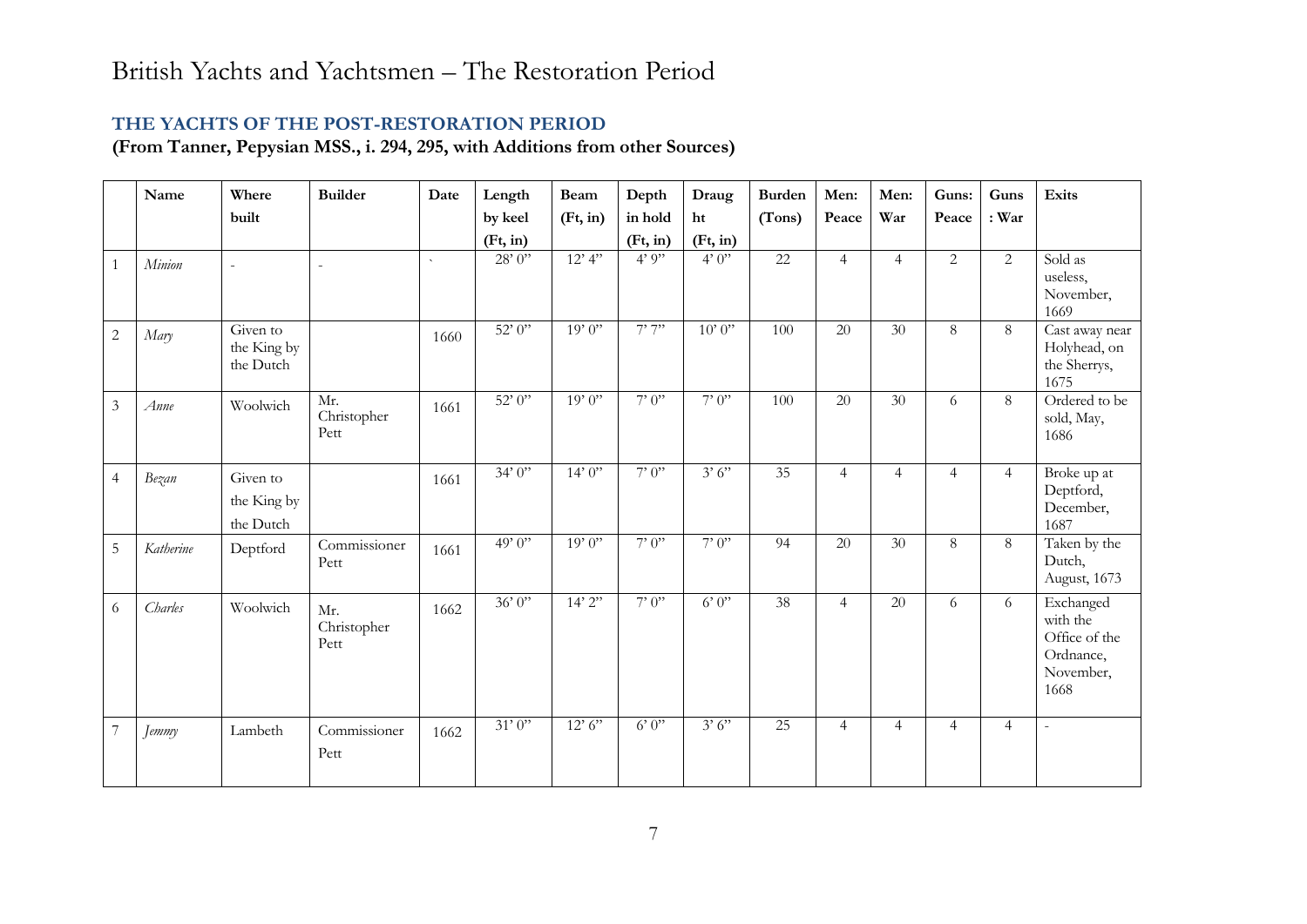| 8  | Henrietta     | Woolwich   | Mr.             | 1663 | 52'0''            | 19'5''  | 7'0'' | 7'0''            | 104             | $\overline{20}$ | $\overline{30}$ | 6              | 8              | Sunk in the                    |
|----|---------------|------------|-----------------|------|-------------------|---------|-------|------------------|-----------------|-----------------|-----------------|----------------|----------------|--------------------------------|
|    |               |            | Christopher     |      |                   |         |       |                  |                 |                 |                 |                |                | engagement,<br>August, 1673    |
|    |               |            | Pett            |      |                   |         |       |                  |                 |                 |                 |                |                |                                |
| 9  | Merlin        | Roderith   | Mr. Jonas Shish | 1666 | 53'0''            | 19'6''  | 6'0'' | 7'4''            | 109             | $\overline{20}$ | $\overline{30}$ | 6              | 8              |                                |
|    |               |            |                 |      |                   |         |       |                  |                 |                 |                 |                |                |                                |
| 10 | Monmouth      | Roderith   | Mr. William     | 1666 | 52'0''            | 19'6''  | 8'0'' | 7'3''            | 103             | 20              | 30              | 6              | 8              | $\overline{a}$                 |
|    |               |            | Castle          |      |                   |         |       |                  |                 |                 |                 |                |                |                                |
| 11 | Kitchin       | Roderith   | Mr. Castle      | 1670 | $\frac{1}{22}$ 0" | 19'6''  | 8'6'' | 8'0''            | 103             | 20              | 30              | 6              | 8              | $\frac{1}{2}$                  |
|    |               |            |                 |      |                   |         |       |                  |                 |                 |                 |                |                |                                |
| 12 | Cleaveland    | Portsmouth | Sir Anthony     | 1671 | 54'0''            | 20' 6'' | 7'9'' | 7'8''            | 120             | 20              | 30              | 6              | 8              | $\overline{\phantom{a}}$       |
|    |               |            | Deane           |      |                   |         |       |                  |                 |                 |                 |                |                |                                |
| 13 | Quinborow     | Chatham    | Mr. Phineas     | 1671 | 31'6''            | 13'4"   | 6'6'' | $5^{\circ} 10$ " | 29              | $\overline{4}$  | $\overline{4}$  | $\overline{4}$ | $\overline{4}$ | $\overline{\phantom{a}}$       |
|    |               |            | Pett            |      |                   |         |       |                  |                 |                 |                 |                |                |                                |
| 14 | Richmond      |            |                 | 1672 | 45'0''            | 16'6    | 9'0'' | 7'6'             | 64              | 20              | 30              | 6              | 8              | Ordered to be<br>sold or broke |
|    |               |            |                 |      |                   |         |       |                  |                 |                 |                 |                |                | up, April, 1685                |
| 15 | Deale         | Woolwich   | Mr. Phineas     | 1673 | 32'0''            | 13'0''  | 6'0'' | 5'8''            | 28              | $\overline{4}$  | $\overline{4}$  | $\overline{4}$ | $\overline{4}$ | Ordered to be                  |
|    |               |            | Pett            |      |                   |         |       |                  |                 |                 |                 |                |                | sold, May,<br>1686             |
| 16 | Isle of Wight | Portsmouth | Mr Furzer       | 1673 | 31'0''            | 12'6''  | 6'0'' | 6'0''            | $\overline{25}$ | $\overline{5}$  | $\overline{5}$  | $\overline{4}$ | $\overline{4}$ | ÷.                             |
| 17 | Navy          | Portsmouth | Sir Anthony     | 1673 | 48'0"             | 17'6''  | 7'7'' | 7'1'             | 74              | 20              | 30              | 6              | 8              | $\equiv$                       |
|    |               |            | Deane           |      |                   |         |       |                  |                 |                 |                 |                |                |                                |
| 18 | Katherine     | Chatham    | Mr. Phines Pett | 1674 | 56'0''            | 21'4''  | 8'6'' | 7'9''            | 135             | $\overline{20}$ | $\overline{30}$ | 6              | 8              | Rebuilt, 1720                  |
| 19 | Portsmouth    | Woolwich   | Mr. Phineas     | 1674 | $57^\circ 0$ "    | 20'6''  | 7'4'' | 7'6''            | 133             | 20              | 30              | 6              | 8              | Made a                         |
|    |               |            | Pett            |      |                   |         |       |                  |                 |                 |                 |                |                | bomber, June,<br>1688          |
| 20 | Charles       | Rotherif   | Sir Anthony     | 1675 | 54'0''            | 20'6''  | 7'9'' | 7'8''            | 120             | 20              | 30              | 6              | 8              | Cast away off                  |
|    |               |            | Deane           |      |                   |         |       |                  |                 |                 |                 |                |                | Holland,                       |
|    |               |            |                 |      |                   |         |       |                  |                 |                 |                 |                |                | November,<br>1678              |
| 21 | Chariot       | Woolwich   | Mr. Phineas     | 1677 | 61'0''            | 21'0''  | 9'0'' | 7'10''           | 142             | 20              | 30              | 6              | 8              |                                |
|    |               |            | Pett            |      |                   |         |       |                  |                 |                 |                 |                |                |                                |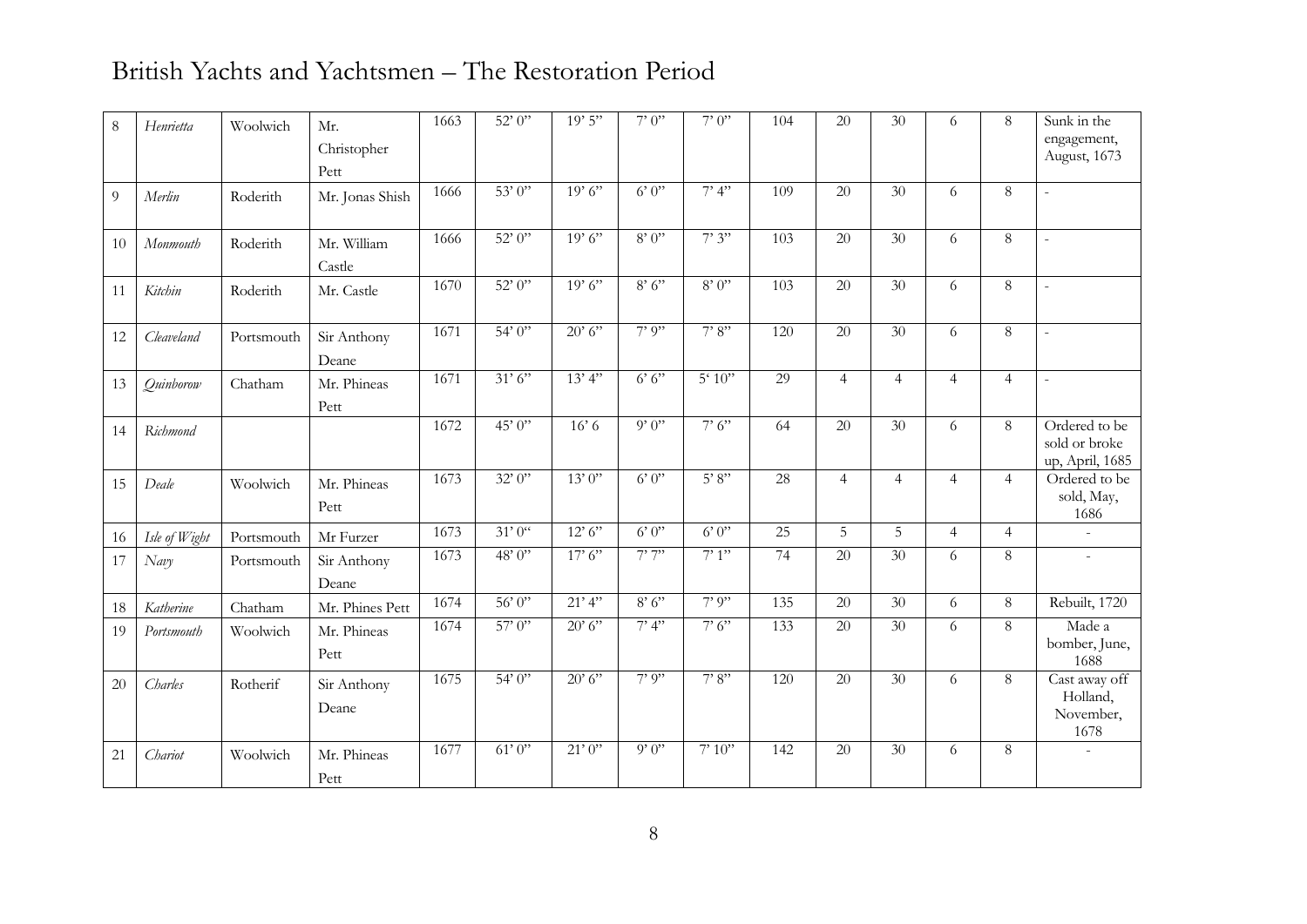| 22 | Mary           | Chatham    | Mr. Phineas      | 1677 | 66' 6'' | 21'6''  | 8'9''                    | 7'6'                     | 166 | 20 | 30                       | $\Omega$ | 8                        |                              |
|----|----------------|------------|------------------|------|---------|---------|--------------------------|--------------------------|-----|----|--------------------------|----------|--------------------------|------------------------------|
|    |                |            | Pett             |      |         |         |                          |                          |     |    |                          |          |                          |                              |
| 23 | Henrietta      | Woolwich   | Mr. Thomas       | 1679 | 65'0''  | 21'8''  | 8'3''                    | $8'$ 9"                  | 162 | 20 | 30                       | 6        | 8                        |                              |
|    |                |            | Shish            |      |         |         |                          |                          |     |    |                          |          |                          |                              |
| 24 | Isabella       | Chatham    | Sir Phineas Pett | 1680 | 46'0''  | 16'0''  | $\overline{\phantom{a}}$ | $\overline{\phantom{a}}$ | 52  | ٠  | $\overline{\phantom{0}}$ |          | $\overline{\phantom{a}}$ | Ordered to be                |
|    | Bezan          |            |                  |      |         |         |                          |                          |     |    |                          |          |                          | sold to Sir<br>Phineas Pett, |
|    |                |            |                  |      |         |         |                          |                          |     |    |                          |          |                          | April, 1683                  |
| 25 | Fubbs          | Greenwich  | Sir Phineas Pett | 1682 | 63'0''  | 21'0''  | 9'6'                     | 7'10''                   | 148 | 30 | 30                       | 10       | 12                       | Rebuilt 1724;                |
|    |                |            |                  |      |         |         |                          |                          |     |    |                          |          |                          | broken up                    |
|    |                |            |                  | 1683 | 60'0''  | 18' 11" | $8'$ 11 $\frac{1}{2}$ "  | 7'9''                    | 114 | 20 | 30                       |          | 8                        | circa 1770                   |
| 26 | Isabella       | Greenwich  | Sir Phineas Pett |      |         |         |                          |                          |     |    |                          | $\sigma$ |                          |                              |
| 27 | Fanfan         | Harwich    | Sir Anthony      | 1665 | 44'0''  | 12'0''  | 5' 8''                   | 5'6'                     | 33  | 18 | 30                       | 4        | 4                        |                              |
|    | $(sixth-rate)$ |            | Deane            |      |         |         |                          |                          |     |    |                          |          |                          |                              |
| 28 | Saudadoes      | Portsmouth | Sir Anthony      | 1670 | 50'0''  | 18'0''  | 8'0''                    | 8'0''                    | 86  | 30 | 40                       | 6        | 8                        | Rebuilt and                  |
|    | $(sixth-rate)$ |            | Deane            |      |         |         |                          |                          |     |    |                          |          |                          | enlarged 1673                |
|    |                | Deptford   | Mr Jonas Shish   | 1673 | 74'0''  | 21'6''  | 10'0''                   | 9'6''                    | 180 | 45 | 75                       | 14       | 16                       |                              |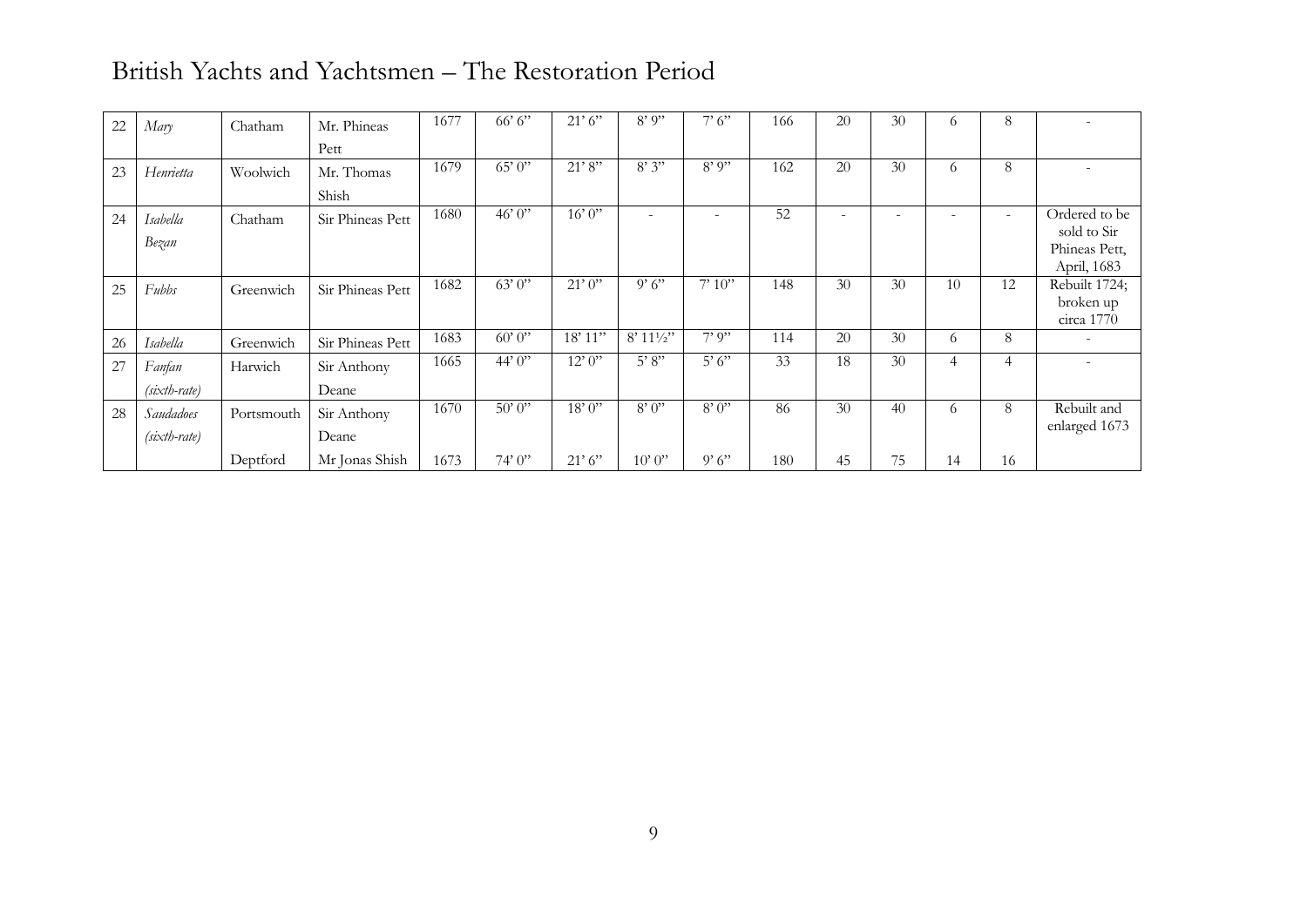1. The *Minion* is rarely mentioned, and had no officers appointed to her during the remainder of her career. This does not mean, however, that she was not used, but that, owing to her small size, she was commanded by a warrant or subordinate officer, while larger yachts were commanded from first to last, on whatever service they were employed, by naval officers who held commissions as captains.<sup>10</sup> But that the *Minion* was in use is shown by an entry<sup>11</sup> for September 26, 1664, when she was ordered up to Deptford so that the principal officers of the Navy might send her on some message or other. Most of her time, however, seems to have been spent at Chatham, where she probably served, if we may judge by the history of the other smaller yachts, as a tender at the disposal of the Navy officials. In a list of the Navy for 1664<sup>12</sup> she is entered as 'a pleasure-boat at Chatham,' and is not included on the list of yachts or 'yaughes,' as this paper has it. The inference seems to be, and it is borne out by a great number of references, that the term `yacht' did not then imply of necessity a pleasure-vessel. But if there was any difference between the types, the 'pleasure-boat,' whether she was built as such or was merely a converted smack or sloop,<sup>13</sup> was more in accord with the modern idea of a yacht than the royal yachts were.

2. The *Mary* was presumably the identical vessel which the Burgomaster of Amsterdam offered to His Majesty in 1660.<sup>14</sup> There is no certain knowledge of how she was rigged, but it is quite a reasonable supposition that the picture which Mr. Clark reproduces<sup>15</sup> did represent her. The matter is one of interest rather than of importance, for the yacht in question was obviously English, and belongs to this period. If the *Mary* was not at first sloop-rigged, as there represented, it is more than likely that she was so rigged during one of her periodic refits. She was in hand for important alterations and repairs in 1662, including a new mast and a new suit of sails, so that it is reasonably certain that after that date she was rigged with a gaff; which seems to have been universal among English yachts, though the Dutch, as we know, used the sprit very largely. The only serious objection that can be urged against the picture is that the yacht represented seems to be too small, by her freeboard and cabin accommodation, to be the *Mary*, and that the *Mary*, whose draught was 10 feet, would scarcely be likely to have had leeboards. In tracing the doings of this yacht, care has to be taken to avoid confusing her with the third-rate man-of-war *Mary*, or with the *Little Mary*, or with the *Mary* fireship, which was also her contemporary on the Navy List. Sometimes she was called the *Maria*.

3, 5. Of the *Anne* and *Katherine* not much need be said here, as papers referring to their construction appear later<sup>16</sup>. They seem to have been in the main reproductions of the *Mary*, but with 3 feet less draught. They may have had leeboards, though this is far from certain; leeboards, as numerous illustrations show us, were never in great favour with English yachts, which were accustomed to work in waters where a reasonable draught of water was not inconvenient.

<sup>10</sup>Tanner, Pepysian MSS, vol.i., 316-434

<sup>11</sup>Calendar of State Papers, Domestic

<sup>12</sup>State Papers, Charles II. vol. cix., 94.

<sup>&</sup>lt;sup>13</sup>The rig of sloops of this period is not certain. Certainly they were nothing like modern cutters, being long and narrow.

<sup>14</sup>Vide above, p.39.

<sup>15</sup> 'History of Yachting,' p.60.

<sup>16</sup> At p. 53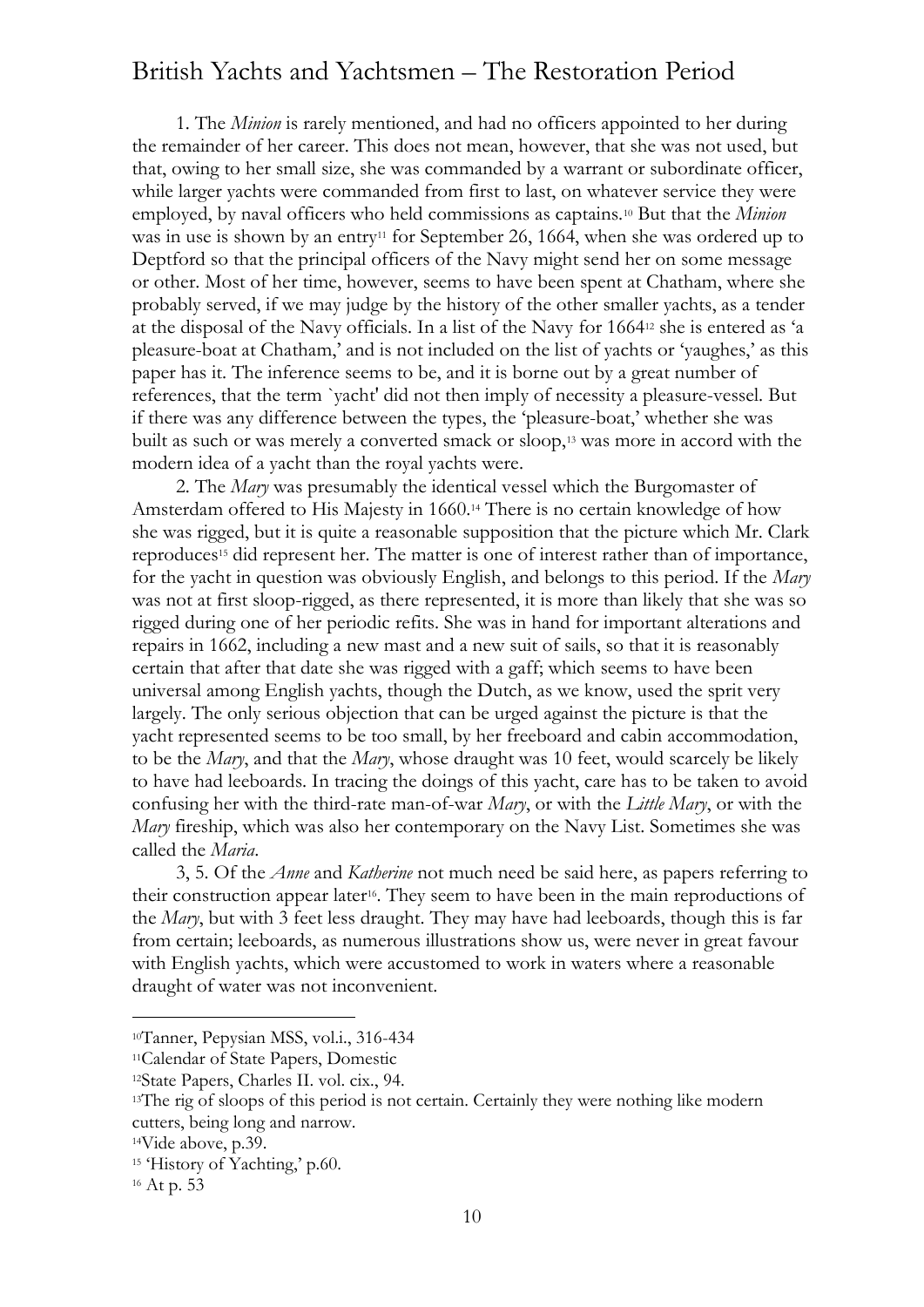4. As to the *Bezan*, two or three questions arise. Her name is a Dutch word, *bezaan*, meaning a mizen sail, and is etymologically the same word as the English *mizen*, the Spanish *mesana*, and the Italian *mezzana*. The inference should therefore be that this yacht was rigged with a mizzen - that she was, in fact, approximately what we would now call a yawl or ketch. It must be remembered, however, that in the seventeenth century, and, indeed, till the beginning of the nineteenth century, a ketch was not a fore-and-aft rigged craft. As the *Bezan's* draught was very small, and she was Dutch built, it may be assumed that she had leeboards. The smaller English yachts seem to have been built to imitate at least the dimensions if not the lines of this vessel, and there was a tendency to use the name *Bezan* as a sort of surname to tack on to the official names of these small yachts. There is a consequent difficulty that it is not always possible to be sure what vessel is meant when the term 'Bezan' is used. For instance, the *Charles*, built in 1662, is frequently called the *Charles Bezan*, and a *Bigane* (sc. *Bezan*) was on the Navy List at the beginning of the next century, although the original *Bezan* had long since gone to the ship-breakers.

6. *Charles* was the name of the Navy List, but not of common use. *Little Charles<sup>17</sup>* , *Charles Bezan*, <sup>18</sup> and *Charlot* or *Charlotte*, <sup>19</sup> were used almost indifferently, and serve to distinguish her from the *Charles* and *Royal Charles* or *Charles Royal*, first-rates.

7. On June 11, 1662, 'Dr. Pett's brother showed (*i.e.,* to the Royal Society) a draught of the pleasure-boat which he intended to make for the King.'<sup>20</sup> Probably this refers to the *Jemmy*, and obviously it implies at least some variation from the lines of the Dutch *Bezan*. Commissioner Pett was a Fellow of the Royal Society.

11. *Kitchin*, as her name implies, was rather a tender than a yacht. She represented no new idea, for we have seen<sup>21</sup> that kitchen boats were used in Holland before the Restoration, and were there brought under the notice of Charles; and in England the *Roe*, a ketch, had already been detailed for similar service, and was spoken of as the *Roe Kitchen*. 22

14. The *Richmond* was originally a privateer belonging to Charles Stuart, Duke of Richmond and Lenox,<sup>23</sup> and cruised very successfully, chiefly in the Straits of Dover, during the Second Dutch War.<sup>24</sup> The Duke of Richmond was in high favour with the King, and obtained many presents and grants from him, amongst others being the right to have the *Lenox*, as this yacht was then called, kept in repair for him by the Navy yards. After the war this vessel was hired into the Navy,<sup>25</sup> and was stationed at Holehaven - a place better known to yachtsmen than to naval officers nowadays - to inspect vessels coming up the Thames. At this time she was officially the 'Lenox yacht,' though futile efforts had been made to change her name to *Dover Castle* when

<sup>17</sup> *Vide* below, p.52

<sup>18</sup> When building she was always spoken of as the '*Besano* yacht'. *Vide* Calendar of State Papers, November 15, 1661; February 1 and March 15, 1662.

<sup>19</sup> E.g., Calendar of State Papers, Domestic, February 18, 1664.

<sup>20</sup> Birch, 'History of the Royal Society,' vol. i., p.85.

<sup>21</sup> Above, p.40.

<sup>&</sup>lt;sup>22</sup> Tanner, Pepysian MSS., vol.i., 321; and compare Calendar of State Papers, Domestic, June 14, 1661.

<sup>23</sup> Calendar of State Papers, Domestic, November, 1668.

<sup>24</sup> *Ibid*, 1666-1667, *passim*.

<sup>25</sup> Tanner, Pepysian MSS., vol.i., 367, 378.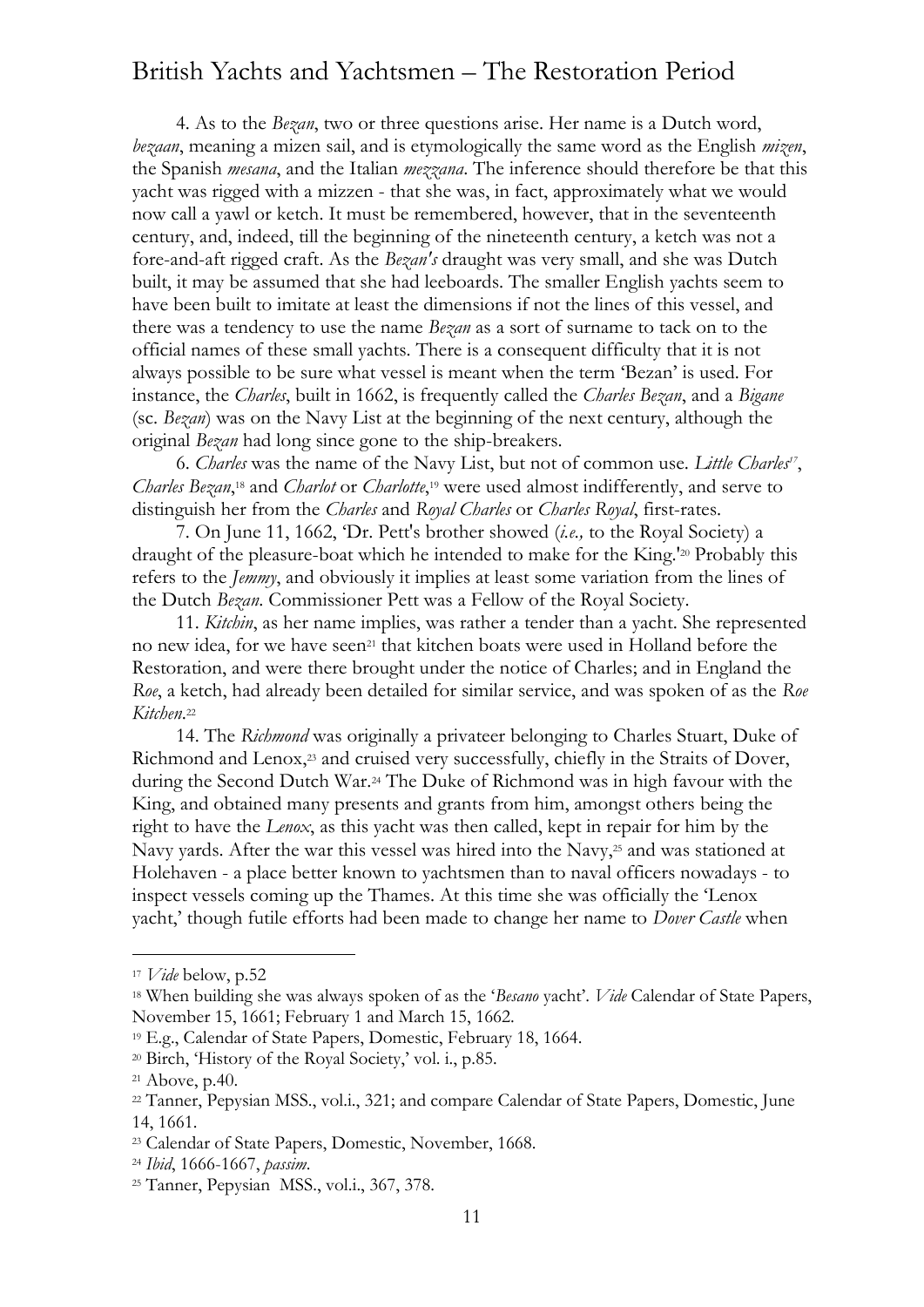she was cruising out of Dover. Indeed, it is a peculiarity of this vessel that her original name clung to her to the end of her days. By eloping with 'La belle Stuart,' with whom the King's roving fancy was much taken,<sup>26</sup> her owner risked forfeiting the royal favour, but did not do so, it is said, because the King found that the elopement and marriage did not prejudice his own interest with the lady. In 1672 he was at Copenhagen as Ambassador, and wrote thence<sup>27</sup> to stretch a point, and to suggest that 'keeping his yacht in repair' should include lengthening her by 5 or 6 feet. 'She is so short that she will not sail when it blows a fresh gale.' The yacht was, in fact, lengthened,<sup>28</sup> but the owner died in December of this year, and the Navy bought her from his executors.<sup>29</sup> She was renamed *Richmond*, and was usually so called, though the old name of *Lenox* continues to crop up from time to time. It is interesting to notice that in December, 1672, the Governor of Dover had a privateer *Lenox* cruising in the Channel. 30 Presumably he had named her in memory of the old Lenox, which refused to be called the *Dover Castle*.

It is also curious to notice that this vessel, which had been a privateer, and was nominally a yacht, was called a hoy<sup>31</sup> by the dockyard officials who had charge of her. At times, too, she was called a pleasure-boat while still in private hands. As she was in hand for lengthening before the question of buying her into the Navy arose, it may be taken for granted that the dimensions in the table<sup>32</sup> include the enlargement.

18. No yachts were 'rebuilt' during this reign, though on more than one occasion a new ship was built to bear the name of a former yacht which had perished. The only exception to this rule was the *Saudadoes*, but she was officially a sixth-rate, and was not on the list of yachts. The second *Katherine*, however, was subsequently rebuilt, and lived to an abnormal age in consequence. But it must be remembered that 'rebuilding' was a very thorough process, and involved pulling the old ship to pieces, and subsequently working any of her material which was found to be sound into a new ship built under the same name, though not necessarily of anything like the same dimensions.

25. The *Fubbs* also was subsequently rebuilt, and remained on the Navy List for nearly a century. As everyone knows, '*Fubbs'* was a pet name for the notorious Duchess of Portsmouth, and this yacht was not the only one named after a favourite. The origins of the names borne by the yachts are for the most part so obvious as not to need comment.

27. *Fanfan* is often stated to have been a yacht, and to have been built for Prince Rupert. The evidence of the Navy Board papers disproves this statement;<sup>33</sup> and shows that she was, in fact, a man-of-war, though a small one. Her armament, it may be noticed, consisted of four 4-pounders, whilst no yacht carried anything else but 3 pounders. The confusion helps to prove that there was no distinctive yacht type. The

<sup>&</sup>lt;sup>26</sup> There was a nautical distinction about this lady. She sat as a model for the Britannia on the coinage.

<sup>27</sup> Calendar of State Papers, Domestic, July 2, 1672.

<sup>28</sup> *Ibid*, February 9 and 17, 1673.

<sup>29</sup> *Ibid*, October 20, 1672.

<sup>30</sup> *Ibid*, December 17, 1672; January 19, 1673.

<sup>&</sup>lt;sup>31</sup> Ibid, February 9 and 17, 1673.

<sup>32</sup> Above, p.44.

<sup>33</sup> For this item of information, and for other useful hints, the author has to thank Mr. M. Oppenheim.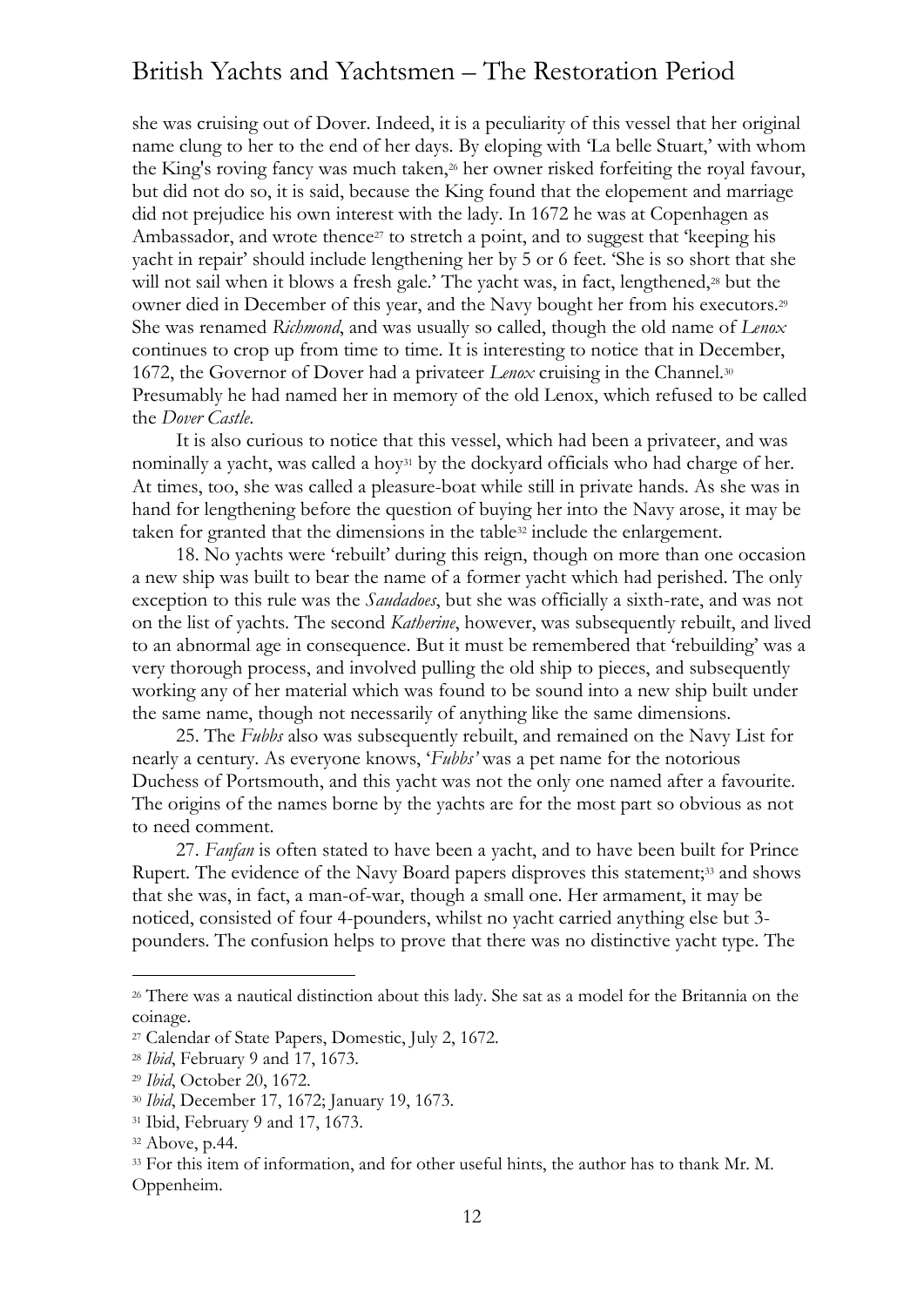*Fanfan* presumably looked like a yacht, and in 1665 and the following years was employed in much the same way as the *Mary* and other undoubted yachts. The mistake, therefore, is explained as easily as it arose.

28. There was more reason for calling the *Saudadoes* a yacht, though the Navy List never did so. She was the 'Queen's little ship,' and was launched on April 14, 1670, by the Queen, who 'gave her a Portuguese name and fired a gun.'<sup>34</sup> English writers of the period made free with the Portuguese name, and it is not easy to say what its exact form was. Officially it was as here given. The man in the street preferred to call her the *Sodalis*, a name which would have been more appropriate to one of the King's pleasure-boats. Perhaps in reality she was named *Saudade*, which means 'longing', 'yearning,' 'home-sickness,' and would have come prettily from a Princess who was in exile from her native land. It may be added that in August, 1670, the Queen paid a visit to Lisbon in this little vessel,<sup>35</sup> which, at any rate before she was enlarged, was smaller than a modern Queen would be likely to choose for a voyage across the Bay of Biscay.

The question of the cost of these yachts is far from being unimportant, especially if we are right in supposing that the extravagance of the pastime went a long way towards ruining it. It is true that in 1665, when war had broken out with the Dutch, the gallants of the Court elected to go to sea in the great ships and to fight the enemy; and this being so, it is obvious that yachting as a popular pastime must have stagnated terribly. But the war did not last long, and, save for the lack of money which accompanied and followed it, we might have expected to find that the return of the courtiers to Whitehall was marked by a recrudescence of water-parties. Yacht-racing, in fact, might have stood a chance of being established; but the case was far otherwise. After the first few years of the reign the yachts were turned over to the Navy to earn their bread, and mentions of pleasure-parties become few and far between. 'Pepys's Diary,' for instance, extends only to 1669, but even this short period is long enough to carry us beyond the days when he thought yachts worth a mention. His last entry touching on the subject belongs to September, 1666, when he used the *Bezan* as a pantechnicon in which to move his household goods from Deptford to London.

But, moralizing apart, there is a good deal to interest us in the accounts of Charles II.'s yachts, and tolerably complete figures for the earlier yachts are here given. Nothing more than a few misleading excerpts has previously been published. The first to be given is a statement of charges<sup>36</sup> for the hulls of the *Anne* and the *Charles*, both built at Woolwich by Christopher Pett:

|                                   | <i>Charles</i> Yacht. | Anne Yacht.  |
|-----------------------------------|-----------------------|--------------|
|                                   | $f$ , s.d.            | $fr$ . s. d. |
| For the painting and guilding her | 160 0 0               | 415 $3 \ 0$  |
| For carving of her                | 144100                | 270 15 0     |
| For the joyners workes of her     | 92 0 0                | 228 10 0     |
| For the iron workes of her        | 52 18 1               | 122.8        |

#### **Statement of Charges for the hulls of the yachts Charles and Anne**

<sup>34</sup> Calendar of State Papers, Domestic, Additional, 1666-1670

<sup>35</sup> Calendar of State Papers, Domestic, August 13, 1670.

<sup>36</sup> State Papers, Domestic, Charles II., vol. lix., 28.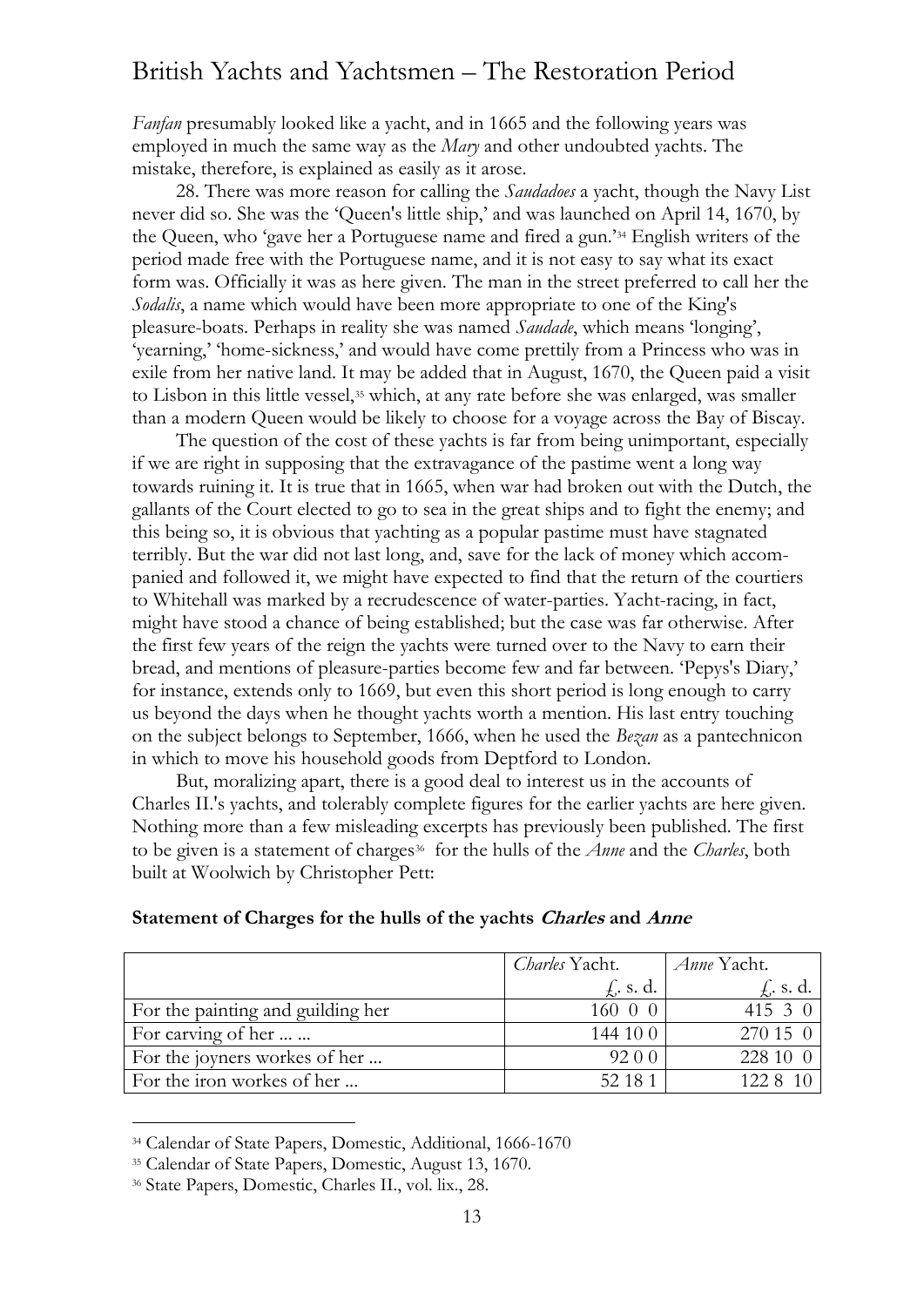| For the Brassiers worke of her            | 16 0 0  | 39.10 O  |
|-------------------------------------------|---------|----------|
| For the Platerers worke of her            | 28 13 4 | 81 15 6  |
| For the Masons worke of her  - - -        |         | 63 O C   |
| For Timber, Plank, etc., and Workmanshipp | 228 0 0 | 594 0 0  |
|                                           | 72215   | 1,815 24 |

These totals have formerly been quoted as though they represented the whole cost of the vessels. They were, in fact, only the beginning. The yachts had now to be rigged and ballasted, and, after the fashion of the age, had to be supplied with guns.

Pett's account for the rigging<sup>37</sup> would be more interesting if he had descended to particulars of blocks, spars, etc., and had enabled us to be certain of the rig of the yachts. Some, we believe, had gaffsails, others may 10ve had sprit mainsails; but of such essential points as whether all had jibs, how many jibs were included in a suit of sails, or whether any of the yachts had mizens - of these and similar details we have no certain knowledge.

<sup>37</sup> State Papers, Domestic, Charles II., vol. lviii, 22.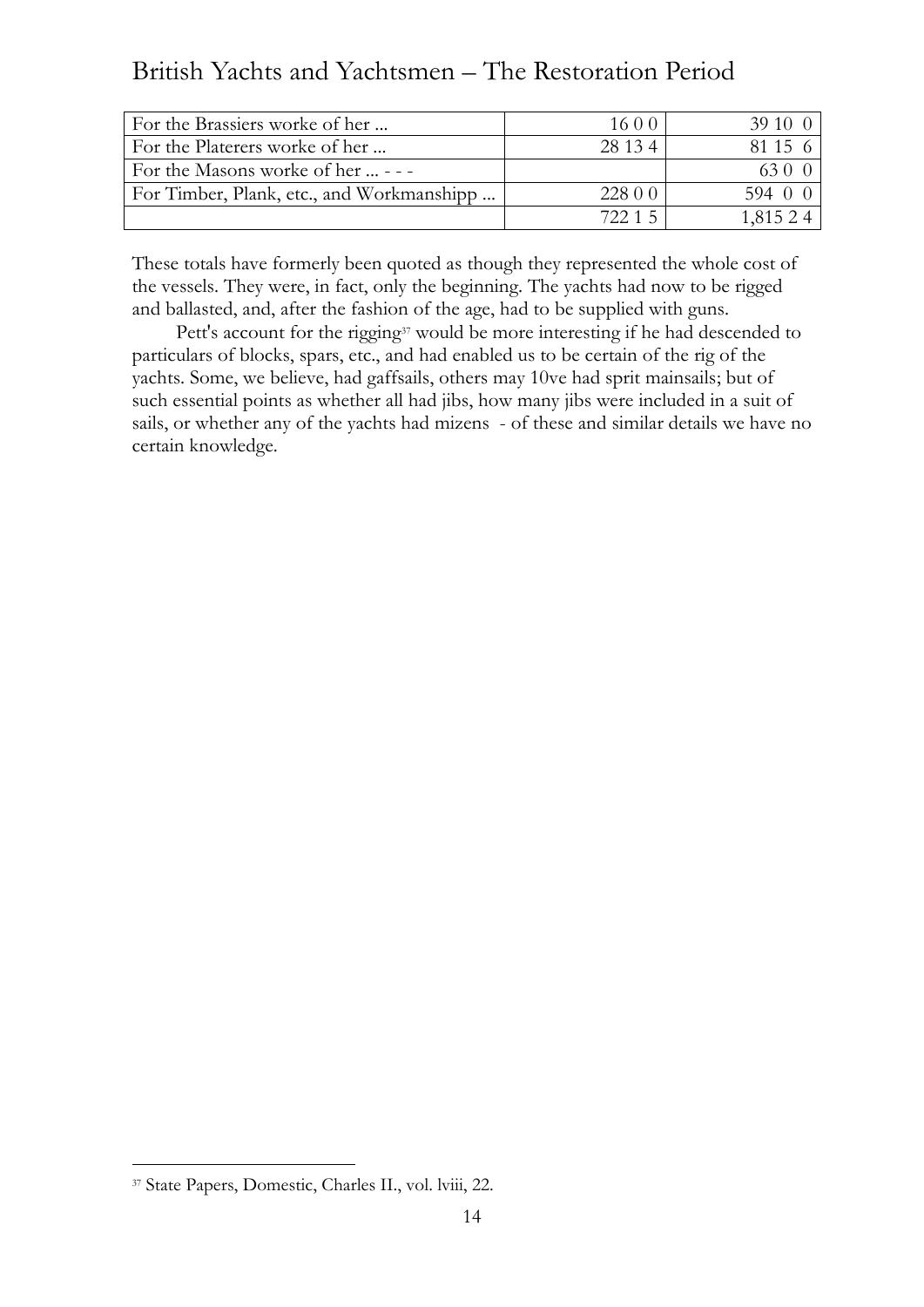#### **Pett's account for rigging**

| <b>Katherine</b>                                                 |                                   | $f$ , s d          |
|------------------------------------------------------------------|-----------------------------------|--------------------|
| The Standing and Running Rigging of fine                         |                                   | 60 18 0            |
| Yarne, poiz per est., 21 cwt. at 58s. per cwt.                   |                                   |                    |
| Cables of $8$ in. $-1$                                           | Poiz per estimacon,               | 79 2 0             |
| $7\frac{1}{2}$ in. $-1$                                          | 28 cwt. 1 qr. 0 lb.               |                    |
| $4$ in. $-1$                                                     | at 56s. per cwt.                  |                    |
| Anchors of $5$ cwt. $-1$                                         |                                   | $\overline{17}120$ |
| $4$ cwt. $-1$                                                    | at 32s. per cwt.                  |                    |
| $2$ cwt. $-1$                                                    |                                   |                    |
| Blocks of several sorts, value per est.                          |                                   | 1000               |
| Tard lines, merlins, Fidds, Fidd-hammers, etc.,                  |                                   | 300                |
| value per est.                                                   |                                   |                    |
| One suite of sailes, value per est.                              |                                   | 7500               |
|                                                                  |                                   | 245 12 0           |
| Mary and Anne yachts                                             |                                   |                    |
| The Standing and Running Rigging, Cables, Anchors, Blocks, Tard  | 341 4 0                           |                    |
| lines, Merline, Fidds, Fdd-hammers, etc., each the same with the |                                   |                    |
| Katherine                                                        |                                   |                    |
| One suite of sailes to each, value per est.                      |                                   | 140 0 0            |
|                                                                  |                                   | 48140              |
| Little Charles yacht                                             |                                   |                    |
| The Standing and Running Rigging of fine Yarne, poiz per est.,   |                                   | 40 12 0            |
| 14 cwt. at 58s. per cwt.                                         |                                   |                    |
| Cables of 6 in. - 1                                              |                                   | 42 2 0             |
| $5$ in. $-1$                                                     | poiz per estimacon, 15 cwt. 3 qr. |                    |
| $3$ in. $-1$                                                     | 0 lb. at 56s. per cwt.            |                    |
| Anchors of 3 cwt. -1                                             | at 32s, per cwt                   | 1080               |
| $2\frac{1}{2}$ cwt.-1                                            |                                   |                    |
| 1 cwt. -1                                                        |                                   |                    |
| Blocks of several! sorts, value per est.                         |                                   | 600                |
| Lines, merlines, Fidds, Fidd-hammers, marline spikes, etc., per  | 200                               |                    |
| est.                                                             |                                   |                    |
| One suite of sailes, value per est.                              |                                   | 46 0 0             |
|                                                                  |                                   | 147 20             |

Inasmuch as the *Mary* was presented to the King all standing, it is obvious that the valuation of her gear is a matter of guesswork; but in all probability the figures for the *Katherine* and *Little Charles* represent a return of sums actually spent.

The next item to be assessed is the cost of the guns, which were brass 3 pounders in every instance.<sup>38</sup> The uniformity simplifies matters. There is extant a warrant 'to pay the Lieutenant-General of the Ordnance £372 19s. 7d. for furnishing brass ordnance for two yachts built at Deptford and Woolwich for the King and the

<sup>38</sup> Tanner, Pepysian MSS., vol. i., 237.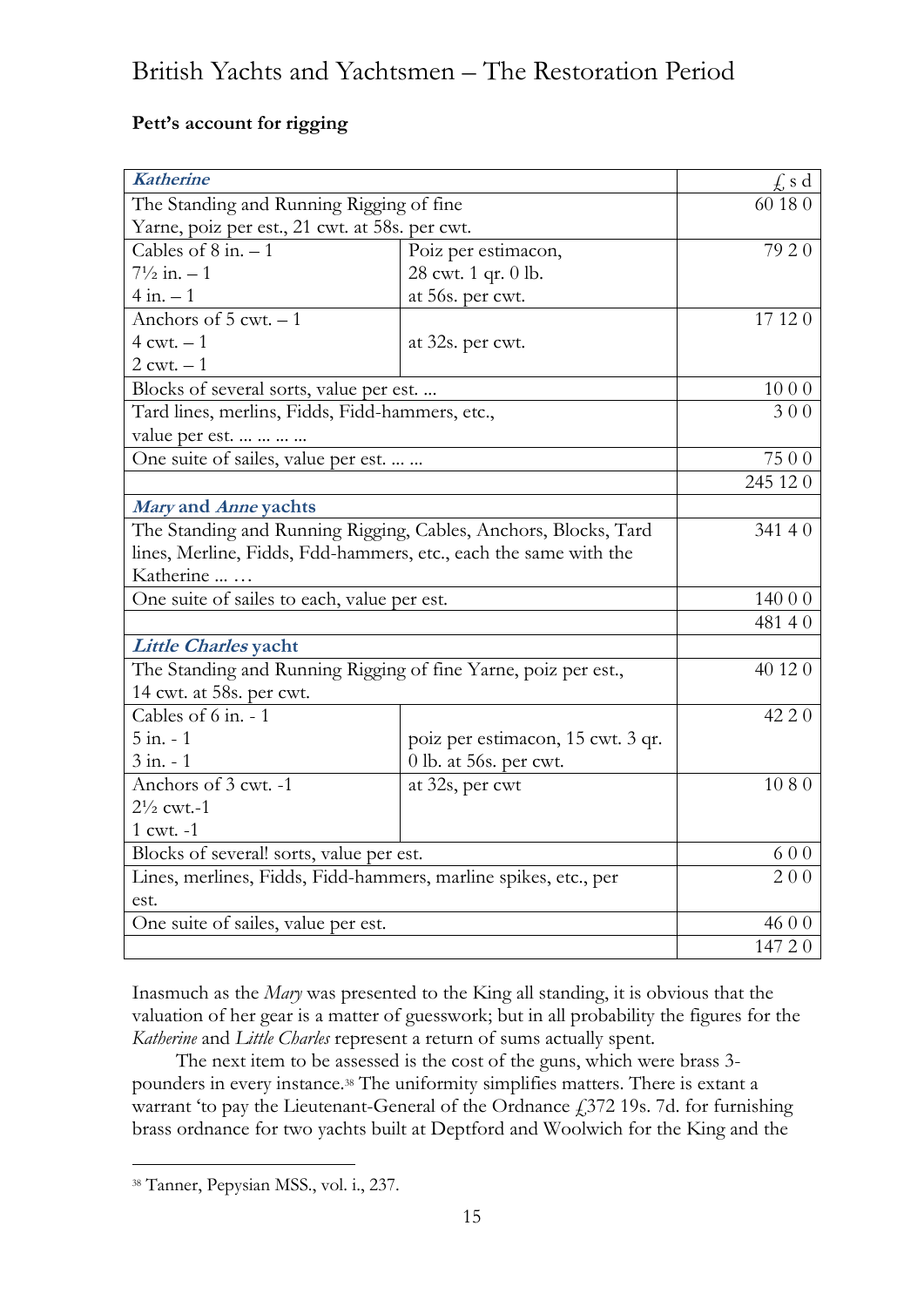Duke of York.' <sup>39</sup> As these two yachts, the *Anne* and *Katherine*, were sisters, and each carried eight guns, it is obvious that  $\ell$ 186 9s. 10d. will be approximately the cost of the guns of each. Similarly, the *Charles* carried six guns, which by the same scale would cost £139 12s. 6d.; but as the custom of the time was to place lighter pieces of the same calibre in the smaller ships, it may reasonably be inferred that the armament of the Charles cost  $\ell$ 120, or less.

Another paper<sup>40</sup> of Christopher Pett's refers to the ballasting of the yachts, and, though it is but a rough draft or memorandum, a good deal can be made out from it. It begins with an unexplained table of names and weights, thus:

| Yachts    | Tons | cwt. | qr. | ID. |
|-----------|------|------|-----|-----|
| Charles   |      | 17   |     |     |
| Anne      |      | 13   |     |     |
| Mary      |      |      |     |     |
| Katherine | 29   |      |     |     |

These figures imply the quantity of ballast delivered out of store for each yacht, as is shown by other official papers of 1661.<sup>41</sup> The *Anne* and *Katherine* were practically sister ships, and it would be reasonable to suppose that their needs would be the same, and so thought Mr. Pett. He added together the amounts issued for the two yachts, and divided the total equally between them, each getting a little short of 18 tons. The other figures were allowed to stand. The memorandum also includes a note of various purchases of lead, the price paid varying from about  $f<sub>i</sub>16$  to above  $f<sub>i</sub>22$  per ton; and there is an entry showing that 23 tons odd of the lead bought was specially cast to Pett's order. The several parcels of lead bought totalled 44 tons 11 hundredweights 4 pounds, and to this Pett added 4 tons of shots<sup>42</sup> which he got free, and 15 hundredweights 'of the *Diver's*, not included,' the *Diver* being a hoy out of which he 'collected' 30 leaden ½-hundredweights. All told, Pett had got together 49 tons 6 hundredweights 4 pounds, which is only 68 pounds less than the aggregate of the quantities set against the yachts' names; and although he got 4 tons 15 hundredweights for nothing, he had to pay  $f(92)$  odd - which seems a long price - for casting, so that, taken together, his lead cost him almostly exactly $f(20 \text{ per ton - viz.}, f(989 \text{ 2s. 11d.} \text{ for }$ 49 tons 6 hundredweights. For each yacht twelve leaden scuppers, together with some hundredweights of new pipe and sheet lead, were issued. These were included in the totals given, though they were certainly not ballast. One of the most interesting details which these papers give runs thus<sup>43</sup>:

| For the <i>Charles</i> .                 | Cwt, qr. $lb$ |
|------------------------------------------|---------------|
| Old lead cast into the Heele of the Mast | 27            |
| New lead cast into the Heele of the Mast | 22 2 12       |

<sup>39</sup> Calendar of State Papers, Domestic, July 14, 1661.

<sup>40</sup> State Papers, Domestic, Charles II., vol. lix., 29.

<sup>41</sup> *Ibid*., vol. lx., 21; vol lxvi., 71.

<sup>42</sup> *Cf*. Calendar of State Papers, Domestic, June 6, 1661.

<sup>43</sup> State Papers, Domestic, Charles II., vol. lxvi., 71.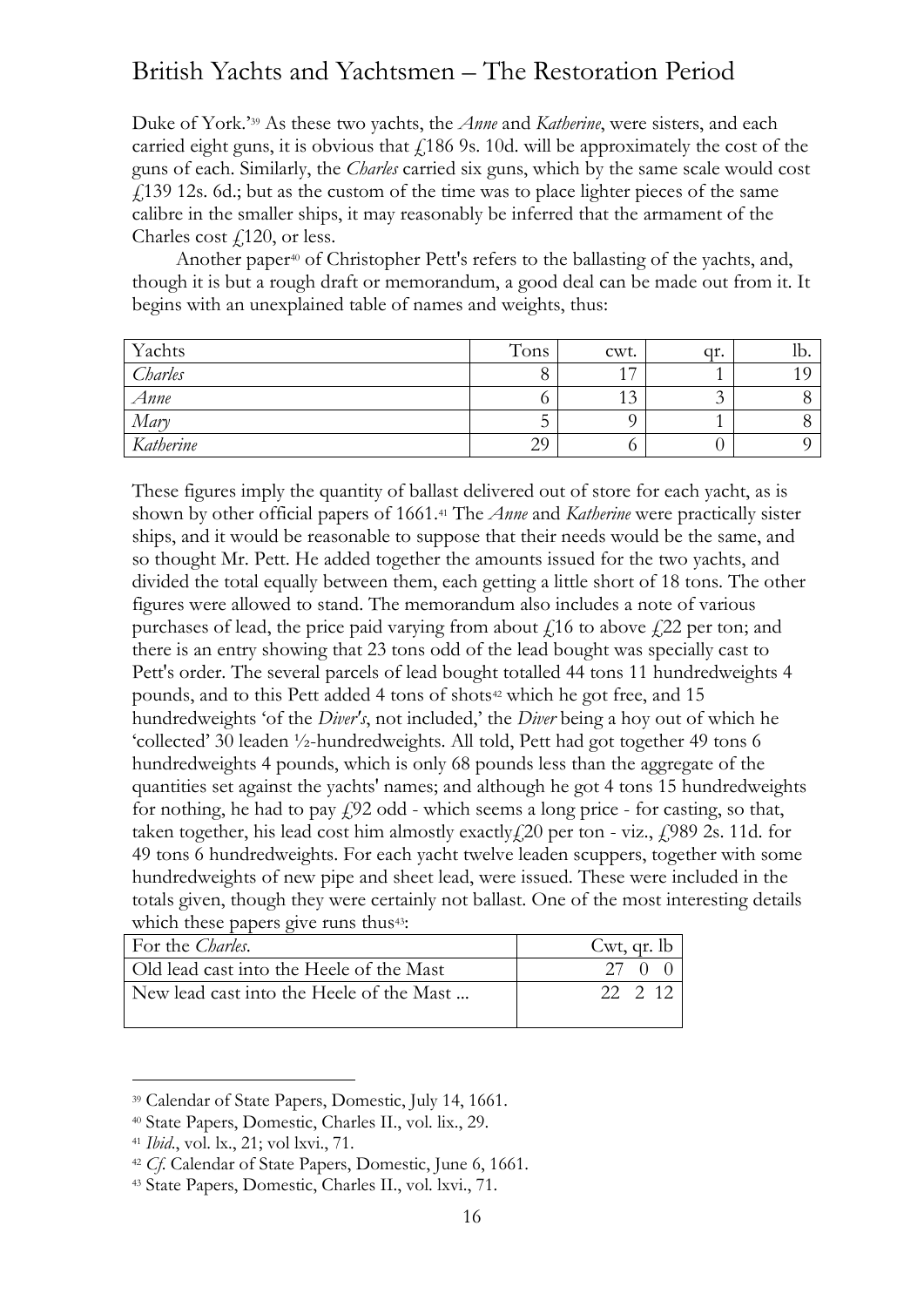That is, nearly 2½ tons in the heel of the mast. The explanation comes from Pepys: 'I saw the King's new pleasure-boat that is come now for the King to take pleasure in above bridge, and also two Gundaloes that are lately brought,<sup>44</sup> which are very rich and fine.' As Pepys records this item on September 12, 1661, it is obvious that he refers to the original *Bezan*, not to the *Charles*; but the *Bezan* to go under old London Bridge must have had her mast on a tabernacle - Norfolk wherry fashion, it would seem - and as the *Charles* was obviously copied from her, she, too, would have a counterpoise on her mast. The sums charged against the several yachts were: *Katherine* and *Anne*, £324 each; *Charles*, £159 13s. 7d; and *Mary*, £88 10s.

It is not easy to decide whether these figures represent the total amount of ballast carried by the yachts. For the *Anne* or *Katherine* 18 tons seems reasonable, but for the *Mary*, of the same size, less than 5<sup>1</sup>/<sub>2</sub> tons is very little. But the *Mary* was much deeper<sup>45</sup> than the others, and possibly needed less ballast; perhaps, also, this figure represents a small addition to what she carried already. We know that the *Henrietta*, built in 1663, carried much more ballast than any of these yachts. With 16 tons of shot received from the Tower, and 13 tons of 'lead' - meaning, presumably, cast lead - she was still too light, and needed 16 tons more.<sup>46</sup> Pett refused point-blank to be put off with anything but lead. One thrifty soul, frightened, perhaps, at the cost of the yachting craze, and reflecting that money was becoming tighter every day, suggested that the yacht should top up with stone ballast; but Pett answered<sup>47</sup> that if stones were used instead of shot for ballast, the yacht would be damaged, for the quantity of stones required would make it needful to half fill the cabins, and would make her 'run leeward.' Nor would he have anything to say to some 'broken ordnance' - i.e., scrapiron - offered from Chatham<sup>48</sup>; even that would take up too much room. So we may presume that eventually the yacht went to sea with about 45 tons  $(f_{1900})$  worth) of lead in her.

We are now in a position to arrive at a satisfactory conclusion as to the real cost of these yachts.

|             | Anne        | Little Charles |
|-------------|-------------|----------------|
|             | $f$ , s. d. | $f_s$ s.d.     |
| Hull        | 1,815 24    | 722 1 5        |
| Rig<br>Lead | 240 12 0    | 147 20         |
|             | 324 0 0     | 159 137        |
| Guns        | 186910      | 120 0 0        |
| Colours     |             | 128 13 6       |
|             | 2,566 4 2   | 1,277 1 0 6    |

#### **Costs of the yachts Anne and Little Charles**

<sup>44</sup> Presented to the King by the Duke of Venice

<sup>45</sup> *Vide* table.

<sup>46</sup> Calendar of State Papers, Domestic, October 2, 1663.

<sup>47</sup> *Ibid*., September 19, 1663.

<sup>48</sup> Calendar of State Papers, Domestic, September 22, 1663.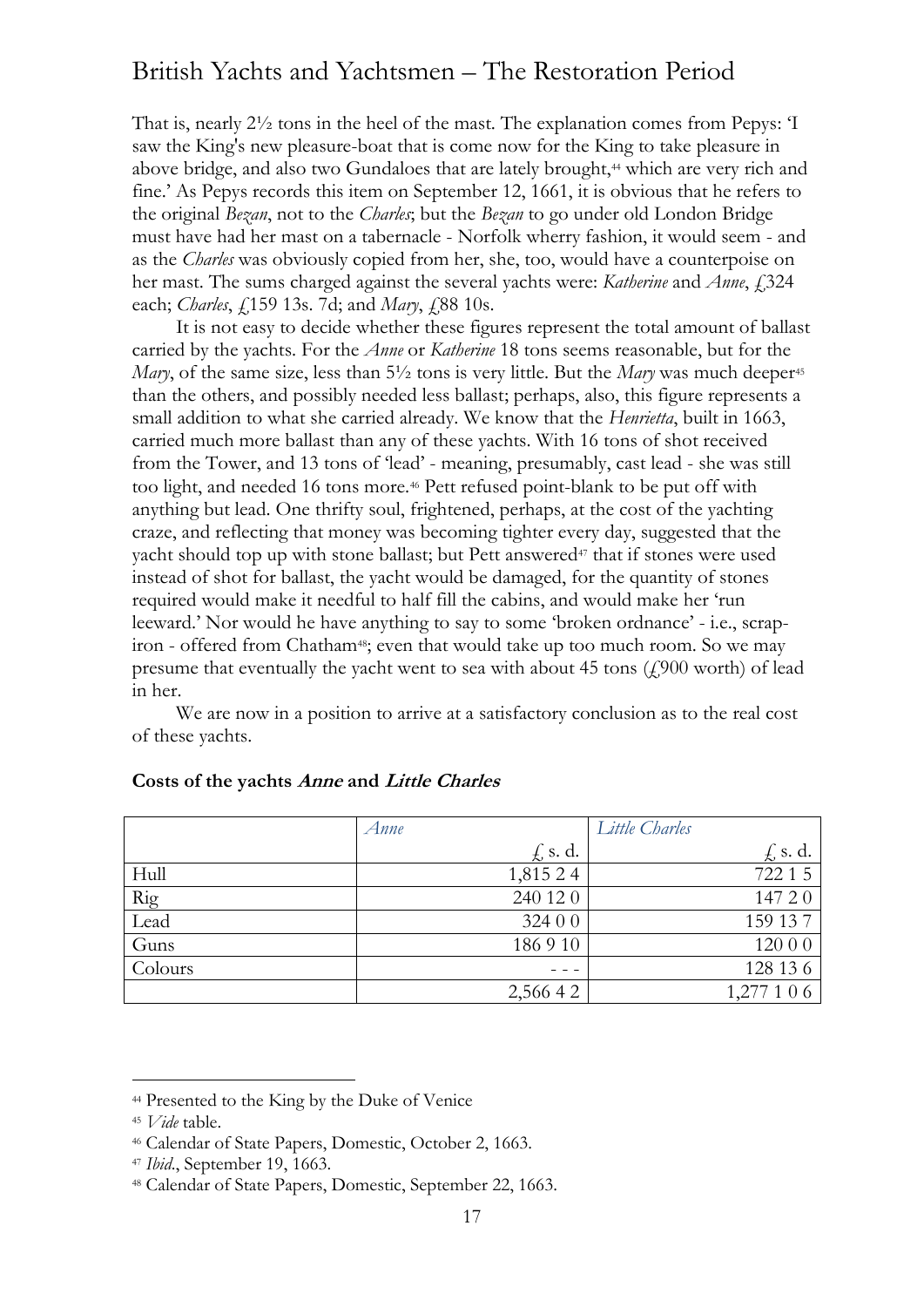These figures are very closely confirmed from another source.<sup>49</sup> In these further accounts the entry against the *Anne* yacht runs: 'The charge in building the said yatch in reference to timber plank ironworke joyning carveing painting plasterers Braziers and Masons worke &c with masts yards cordage sailes anchors colours and other particulers with workmens wages amounts to per estimacon,  $f(2,538)$ . This it will be noticed, does not include guns, but does include colours. Similarly, the entry for the *Charles Bezan* is  $f(1,157)$ , not including guns, but including colours. The figures agree remarkably closely, and from them it may be inferred that the cost of the colours of the *Anne* should be about  $f$ 158. The cost of these 'colours,' or sets of flags, seems enormous, but is explained by flagmakers' bills of 1660 and 1661, <sup>50</sup> which show that a set of flags, consisting of ensign, standard, Admiralty flag, and pennants cost well over  $£100$  when made of silk. 'Sarsnett,' at from 12s. 6d. to19s. 6d. per ell, seems unthrifty stuff to make big flags off, but then Charles was not setting up for a thrifty soul.

As the Anne without her guns cost  $f(2,538)$ , an explanation is needed for the total of only £1,935, which stands against a precisely similar entry for her sister ship, the *Katherine*. No such explanation seems to be forthcoming. It is very suspicious, however, that the sum agrees exactly with the original estimate.

It cannot be disputed that these figures are very high, absurdly high. For the *Charles* the result is £33 13s. per ton; for the *Anne*, taking her nominal tonnage of 100, it is £27 5s. The result looks even worse when it is noticed that the dimensions of the *Anne*, and of all the larger yachts, do not by the rating rule then in force<sup>51</sup> give a result anything like as high as the accepted figure. For purposes of comparison the *Anne* would have to be rated at about 74 tons,<sup>52</sup> which would make her cost per ton  $\frac{1}{2}$ ,36 16s. A man-of-war at that date, equipped for sea, cost about  $f<sub>i</sub>15$  per ton, and a merchantman from  $\sqrt{7}$  to  $\sqrt{7}$  per ton.<sup>53</sup>

Some small attempt was made to reduce the cost of later yachts, the total estimate for the *Henrietta* being  $f_{1,850}$  without guns.<sup>54</sup> The original estimate for the *Katherine*, a somewhat smaller ship, was  $f_1$ ,  $\frac{1}{35}$ ,  $\frac{55}{35}$  and the actual cost, if we may judge by the *Anne*, was about 40 per cent higher. Probably the *Henrietta* also exceeded the estimate, but the reduction intended was to have resulted from hanging the cabins with gilded leather instead of the elaborate carved work 'on the sides,' by which we may understand the ceilings and bulkheads.

Apart from the initial cost of the yachts there was the expense of running them, which was not inconsiderable. Wages at this period were low, and even though the men in the yachts did, on some occasions at least, receive higher pay than their opposite numbers in the regular service of the navy, still, the wages bill looks insignificant when compared with modern figures. And there was no racing money to be paid. The standard rate of wages in the navy at this time was, for able seamen, 24s. per lunar month; for ordinary seamen, 19s.; for 'grommets' (an intermediate rating),

<sup>49</sup> State Papers, Domestic, Charles II., vol. lxii., 46, 47.

<sup>50</sup>*Ibid*., vol.lxvi., 73, 74, 75.

 $51$  Keel x beam x depth  $\div 94$ =tonnage

<sup>52</sup> The Katherine was rated at 94 tons, but the original estimate made her 80 tons.

<sup>53</sup> Tanner, Pepysian MSS., vol.i., 229, 230

<sup>54</sup> Calendar of State Papers, Domestic, June 2, 1663

<sup>55</sup> *Ibid*., November 3, 1660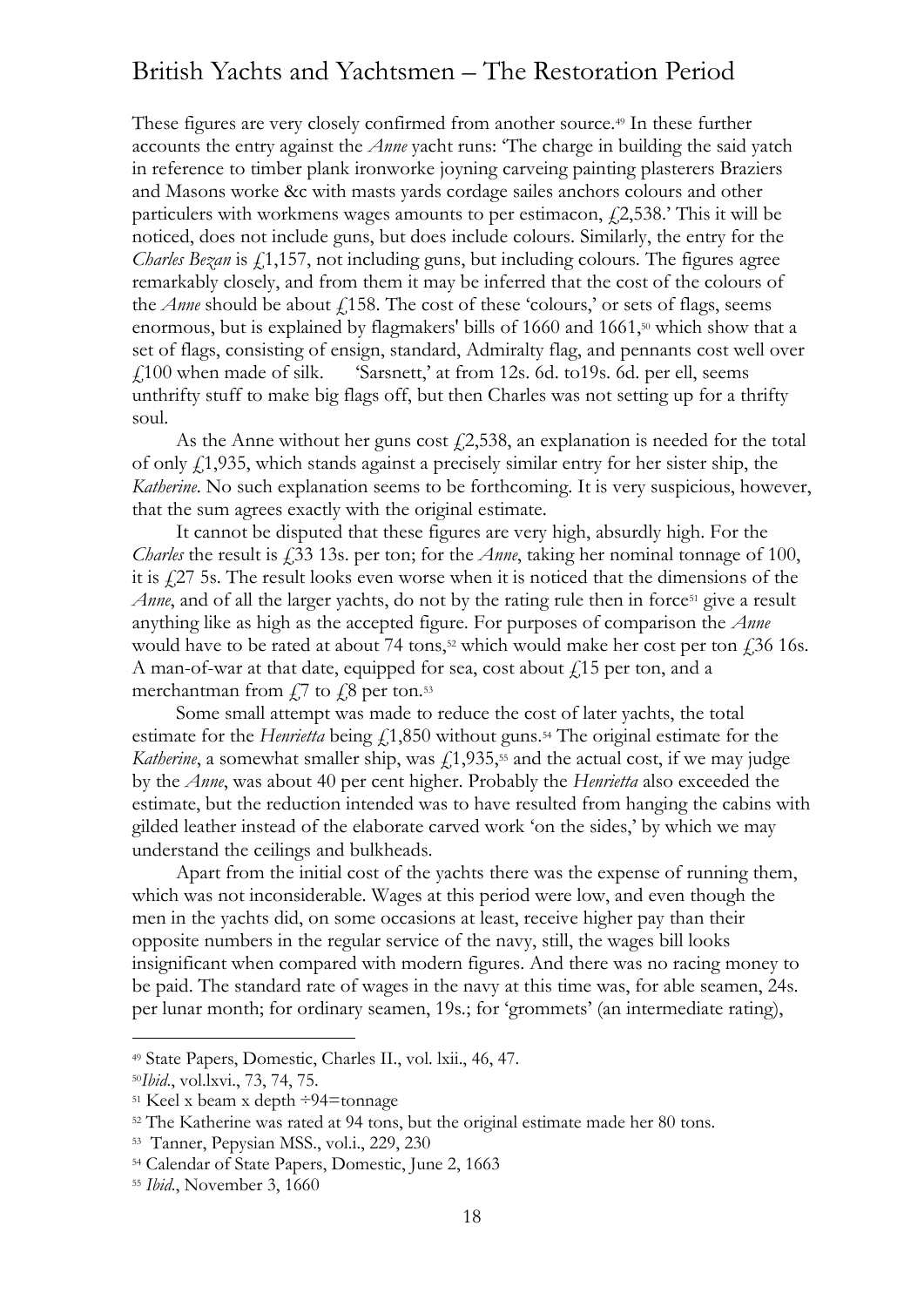14s. 3d.; and for boys, 9s. 6d. Probably these wages were paid in most instances in the yachts - at any rate, after the first few years - but the following list shows exceptions, and will also serve to indicate the continuous nature of the service of the yachts.<sup>56</sup> It also shows that Pepys's list of the nominal complements<sup>57</sup> of the yachts was far from being respected in times of peace.

|                                                                            | $f_r$ s.d. |
|----------------------------------------------------------------------------|------------|
| For the victuals and wages of 8 officers and 8 able seamen in              | 1,11600    |
| the Katherine from 16 Mar., 1660, at 40s. wages and 20s. victuals          |            |
| each man per mensem, for 23 months, 1 week, 4 dayes                        |            |
| For the like charge upon the $Ann$ for 12 men from the 19                  | 801 0 0    |
| Apr., 1661, being 22 months and 6 dayes at the aforesaid rate.             |            |
| For the like charge for the <i>Mary</i> for 11 from the 26 Apr., 1661,     | 726 0 0    |
| being 21 months, 3 weeks, 6 dayes at the aforesaid rate.                   |            |
| For one Mariner .and 5 able seamen on the Charles Bezan                    | 153 0 0    |
| from 15 Mar., 1661, being 11 months and 5 dayes at $f$ . 2 10s.            |            |
| 0d. a man per mensem for victualls and wages.                              |            |
| For the charge for the Dutch Bezan from 17 Sept., 1661, being              | 83 15 0    |
| 16 months, 3 weeks, 3 dayes for 2 men at $f$ , 2 10s. 0d. a man            |            |
| per mensem.                                                                |            |
| For the like charge for the <i>Jemmy</i> for 3 men from 13 Nov.,           |            |
| 1662, being 1 month, 3 weeks at $\zeta$ 2 10s. 0d. a man per.              | 1326       |
| Mensem.                                                                    |            |
| For the freight of the ship <i>Golden Starr</i> (burthen 260 tons),        | 200 0 0    |
| hired by His Ma <sup>tie'</sup> s command for the fetching over 120 Staggs |            |
| from Hambrough sent to the King by the Elector                             |            |
| Brandenburg                                                                |            |

The last item has, of course, nothing to do with yachting, save as showing the King's devotion to a rival sport.

We have next to consider that the yachts of today hold no monopoly of accidents. The *Mary*, for instance, though still quite new, was, by September 8, 1662, in hand for a thorough refit, which it was estimated would cost about  $\ell$  400.<sup>58</sup> In point of fact it actually cost  $f_1(671)$ , and the entry<sup>59</sup> shows that it included 'Repaireing her hull, makeing her a newe Mast and yard with other workes fitting her with new rigging sailes &c.'

After this the *Anne's* repair at a cost of  $\frac{1}{66}$  in March, 1663,<sup>60</sup> seems quite moderate. This sum included 'new Catt heeds the ould ones being to short,' caulking, glazing, joinery, brazier's work, and 'for the making of a new maine mast, the ould one

<sup>56</sup> State Papers, Domestic, Charles II., vol. lxvii., 16.

<sup>57</sup> Above table.

<sup>58</sup> State Papers, Domestic, Charles II., vol., lix., 28.

<sup>59</sup> State Papers, Domestic, Charles II., vol., lxii., 46

<sup>60</sup> *Ibid*., vol. lxx., 28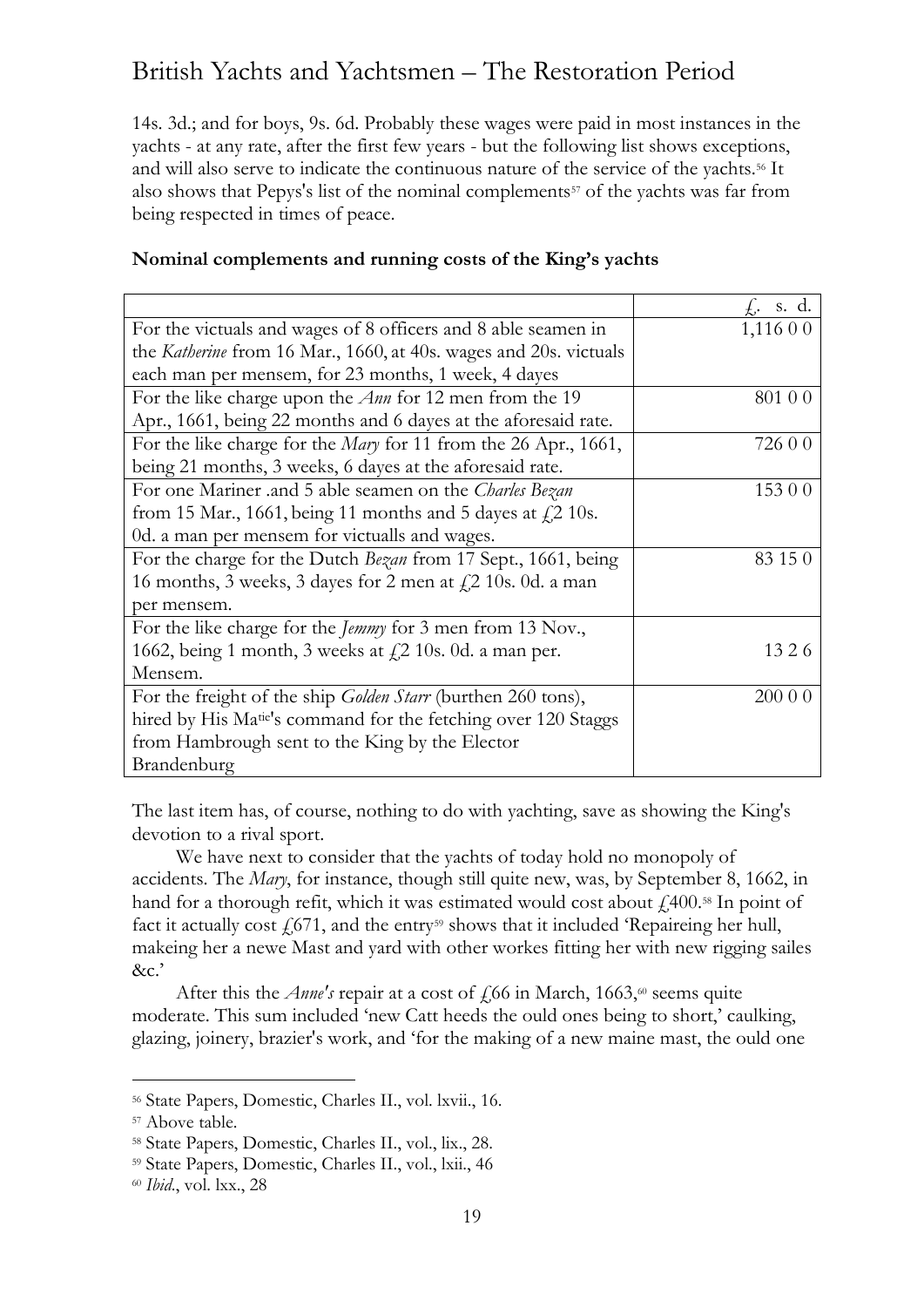being sprung both aloft and alow, per estimate,  $f$ 26.' Perhaps the mention of a mainmast implies the presence of a mizen, but it is possible that 'main' means 'lower,' though as far as we know a pole-masted rig was in favour for yachts. But whatever it may have been, this new mainmast did not last very long, for about two years later<sup>61</sup> a new one had to be ordered. The *Anne* was in hand again for repair in 1668 at an estimated cost of £185, and the *Katherine* at the same time was to be repaired for £138.<sup>62</sup>

Sails, as has been seen already,<sup>63</sup> cost  $\frac{170}{175}$  per suit for a 100-ton yacht. The material used was Holland duck,<sup>64</sup> which was stated to be the best for the purpose. The King certainly was hard to please in the matter of sails. In June, 1661, he ordered<sup>65</sup> 'a new suit of sails for his new yacht,' and whether 'the new yacht' means the *Mary*, or, as is more likely, the *Katherine*, it is clear that the quarrel was with the fit of the old sails rather than with their wear. This was four months before the race with the Duke of York's *Anne*, and shows that the King wished his yacht to do her best whether she was racing for money or not. It is probable that going for a sail in 1661 implied a race with every craft met, much as it does in the present year of grace, and seventeenth-century hints that this was so are not uncommon. Other mentions of new sails occur - e.g., for the *Anne* in 1665, when 'blue and white colours' were also needed.<sup>66</sup> In 1671 we get a hint that extravagance in sails is a thing of the past, French canvas, $\sigma$  which was the material in ordinary use, being ordered for the making of sails for the *Mary* yacht. The price of this canvas was about two-thirds that of duck.

However, if sails were dear, boats were tantalizingly cheap. Witness Christopher Pett in a letter to the Navy Commissioners:<sup>68</sup> The boat sent is not fit for the King's new yacht. A shipwright in the town (Woolwich) offers a very pretty boat at five shillings per foot.' Incidentally, it is pleasant to think that this old-fashioned way of buying boats is not yet dead.

When not on duty the yachts lay tugging at their moorings at Greenwich. They tugged to some purpose, as the officer responsible discovered. 'New chains and bridles are wanted for moorings. Those of the King's pleasure-boats at Greenwich wear out fast.'<sup>69</sup>

No inventories of the furniture or descriptions of the accommodation of these yachts seem to have survived. We know by the cost that they were luxurious, that gilt leather was introduced vice elaborate carving, so as to economize in internal fittings, and that the *Henrietta* had three copper chimneys, one of which belonged to a fireplace fitted with marble,<sup>70</sup> but beyond this we know very little.

Before leaving this branch of the subject we may refer to the difficulties which lack of money strewed in the path of the constructors from the very beginning of the

<sup>61</sup> Calendar of State Papers, Domestic, May 2, 1665.

<sup>62</sup> *Ibid*., December 1, 1668.

<sup>63</sup> Above, p.51.

<sup>64</sup> Calendar of State Papers, Domestic, February 4, 1661.

<sup>65</sup> *Ibid*., June 5, 1661.

<sup>66</sup> *Ibid*., April 16, 1665.

<sup>67</sup> *Ibid*., February 8, 1671

<sup>68</sup> Calendar of State Papers, Domestic, October 14, 1663.

<sup>69</sup> *Ibid*., November 12, 1663.

<sup>70</sup> *Ibid*, September 14, 1663.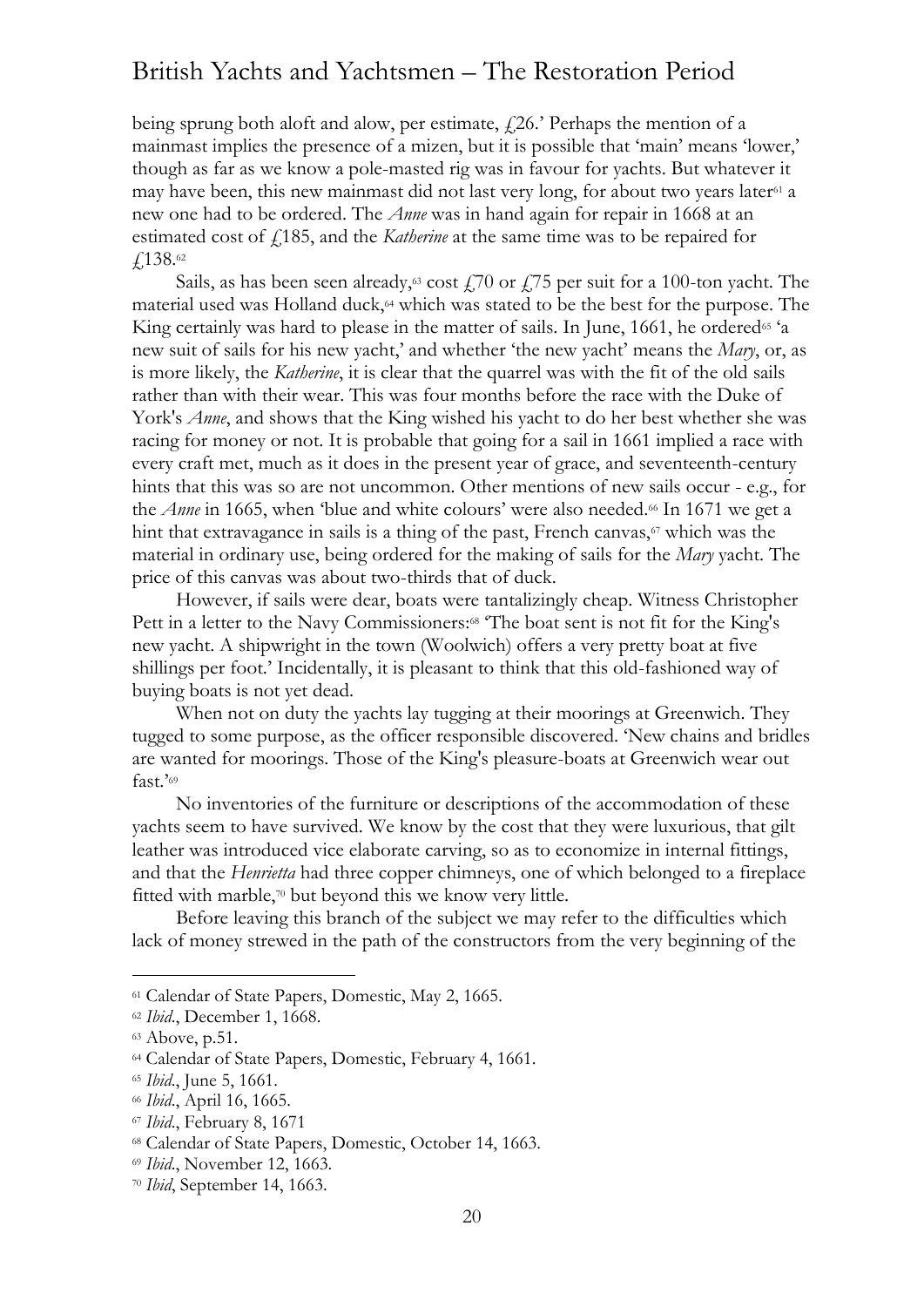reign. Thus, in December, 1660, 'His Highnesses pleasure yacht' was delayed for lack of planks and timber.<sup>71</sup> The delay continued, and the yacht was not ready when she should have been; on the day at first ordered for the launch' the joiners and carvers works are not completed,'<sup>72</sup> which is hardly to be wondered at when we find Christopher Pett writing to the Navy Commissioners shortly before<sup>73</sup> that he 'wishes Thomas Eaton and Richard Swain, workman carvers, for some time employed on the Duke of York's yacht, to be severely punished for contempt if they continue to refuse to work; they know the great necessity there is for them, and that without them the vessel cannot be finished at the time prefixed.' In the same paper we find that a plumberess was employed, and also that she wanted her bill paid. Another disadvantage incurred in building these yachts was that courtiers ran down to see how the work was progressing, and expected to be entertained. Christopher Pett thought that such expenses ought to be made good to him, and petitioned accordingly.<sup>74</sup>

It has often been noticed that Charles II took a great interest in everything connected with shipping, and that he waxed enthusiastic over the new yachts. It was on August 15, 1660, that Pepys 'found the King gone this morning by five of the clock to see a Dutch pleasure-boat below bridge'; but it was not till November 8 that Pepys saw more than the outside of her. 'Commissioner Pett and I went on board the yacht, which indeed is one of the finest things that ever I saw for neatness and room in so small a vessel. Mr. Pett is to make one to outdo this for the honour of his country, which I fear he will scarce better.' However, by January 13 Mr. Pepys had made up his mind that she 'will be a pretty thing, and much beyond the Dutchman's.' It might be supposed that Pepys was not likely to know much more of a yacht at that date than the profusion of carving and gilding told him; but he was presumably quoting his authorities, for on May 21 the King was 'down the river with his yacht this day for pleasure to try it; and, as I hear, Commissioner Pett's do prove better than the Dutch one, and that that his brother built' (i.e., *Anne*). It is to be noticed that there is a distinct reference here to a race of some sort, prior to the much-advertised contest of October 1 following. However, as there was no betting on this occasion, it seems best to consider that our forebears looked upon it much as we would do, not as a race, but as a tuning-up spin.

As soon as the *Katherine* was ready, the *Mary* was turned over to the general use. Pepys had his first sail in her on June 13, 1661. The original *Bezan* came over in this summer, and her chief effect was to give a fillip to yacht-building. Just as two improved copies of the *Mary* were made, so two improvements on the *Bezan* had to be immediately put in hand. But the *Bezan* was not so much used by the King as his bigger yacht, unless, perhaps, above bridge, where the *Mary* could not go.

It may be allowable at this point to digress for a while in order to consider the *Jemmy* yacht, which was the second of the *Bezans*. She was smaller than either of the others, and she was quite disproportionately shallower than the *Charles*. The original *Bezan*, whose draught was the same as the *Jemmy's*, may be assumed to have had leeboards; and it seems reasonably clear that the *Jemmy*, if she was to do anything to windward, would need the help of some such contrivance. The question that arises is,

<sup>71</sup> *Ibid*., December 19 and 28, 1660

<sup>72</sup> *Ibid*., April 17, 1661.

<sup>73</sup> *Ibid*, March 28, 1661.

<sup>74</sup> Calendar of State Papers, Domestic, July 7, 1663.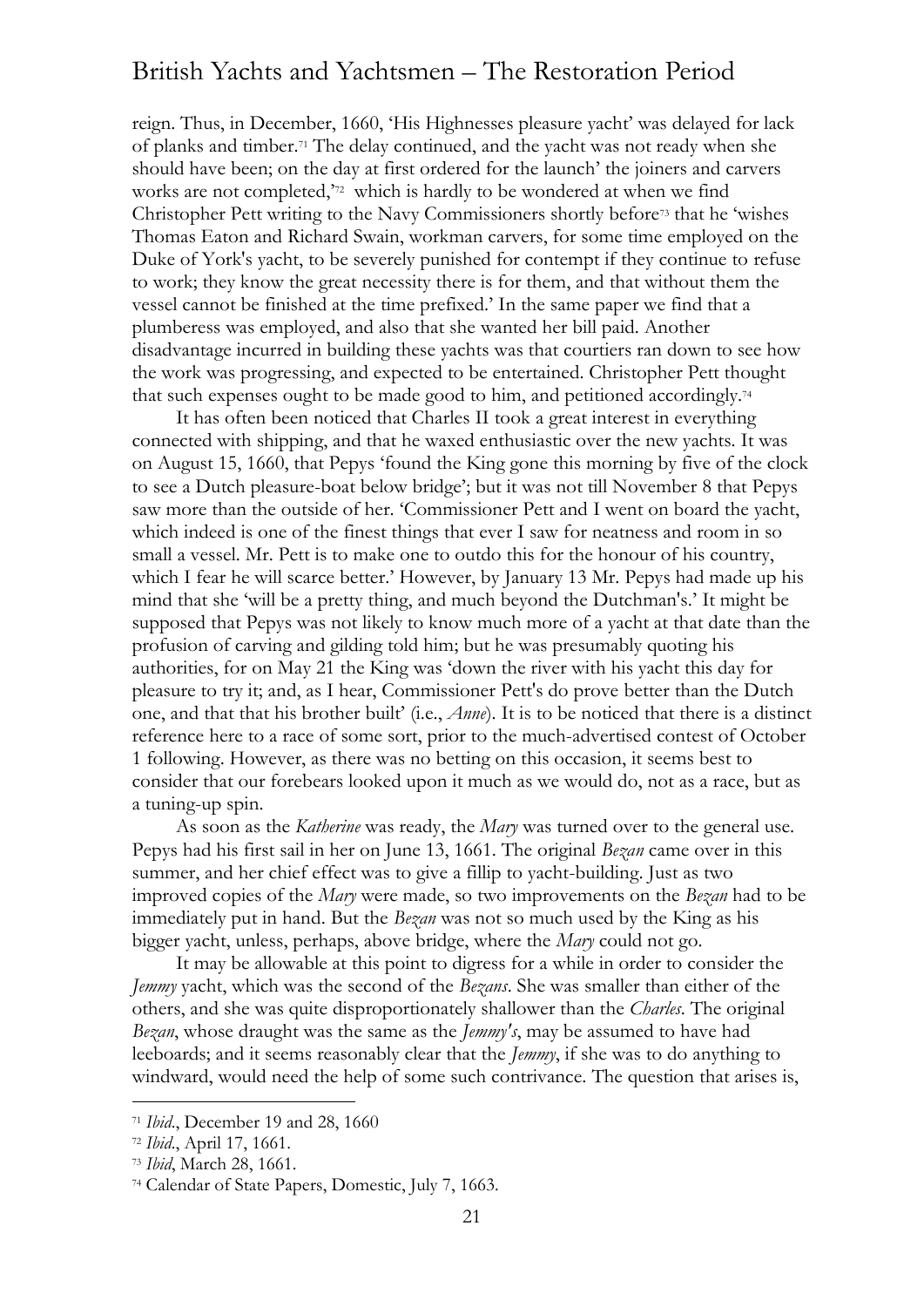Had she leeboards, or does she represent a new attempt to find a substitute for them? There is strong evidence that there was something unusual about her design. Pett submitted it to the Royal Society,<sup>75</sup> and the Royal

Society took her construction under its wing. 'To Lambeth; and there saw the little pleasure-boat in building by the King, my Lord Brunkard,<sup>76</sup> and the virtuosoes of the town, according to new lines, which Mr. Pett cries up mightily, but how it will prove we will see.'<sup>77</sup> It is a pity that the history of the society and its Philosophical Transactions are not explicit about this matter, for we find ourselves reduced to Pepys. And he, like a good navy official, was manifestly jealous of any outside body meddling with the art and mystery of ship-building. -He was accordingly glad when the *Jemmy* did not come up to expectations. On September 5 he 'saw the yacht lately built by our virtuosoes (my Lord Brunkard and others, with the help of Commissioner Pett also) set out from Greenwich with the little Dutch bezan to try for mastery; and before they got to Woolwich the Dutch beat them half a mile (and I hear this afternoon that in coming home it got above three miles); which all our people are glad of . . . It being a cold windy morning.' Subsequently, on March 2, 1663, Pepys sailed in the *Jemmy*, 'with extraordinary pleasure,' but offers nothing more that is of service. Evelyn is more to the point when<sup>78</sup> he refers to her as an incomparable sailer.' It seems probable, therefore, that she could sail, though she was not at her best against the Dutch bezan. Her being newly commissioned might easily account for that failure. It was not until November, 1662, that Sir William Petty proposed to the Royal Society a versatile keel that would be on hinges,'<sup>79</sup> or it would be admissible to suggest that this was the secret of the new design; but Petty's proposal shows that the idea of some sort of centreboard was in the air, and, considering that the Royal Society consisted of learned men who must have been well acquainted with Bourne's 'devise,'<sup>80</sup> it seems fair to conjecture that the *Jemmy* may have had some sort of a centre keel. What we know of the circumstances appears to favour the theory, but unfortunately there seems small chance of proving it, unless chance should bring to light the original design which was submitted to the Royal Society.

With the arrival of the *Bezan*, the fleet of yachts was raised to four, and expeditions began to be made to see it. Pepys and his family made one such on September 14, 1661. 'Comes a great deal of company to take my wife and I out by barge to show them the King's and Duke's yachts. So I was forced to go forth with them, and we had great pleasure, seeing all four yachts, viz., these two and the two Dutch ones.' But Pepys had no part in the race of October 1 following, and our only account of the event comes from John Evelyn, who would have been of more service to the present inquiry had he been as well versed in nautical matters as he was in forestry. His entry is: 'I sailed this morning with His Majesty in one of his yachts (or pleasure-boats), vessels not known among us till the Dutch East India Company presented that curious piece to the King; being very excellent sailing vessels. It was on a wager between his other new pleasure-boat, built frigate-like, and one of the Duke of

<sup>75</sup> *Vide* above, p. 47.

<sup>76</sup> William, Viscount Brouncker, President of the Royal Society.

<sup>77</sup> 'Pepys's Diary,' August 13, 1662.

<sup>78</sup> 'Diary,' June 16, 1666.

<sup>79</sup> 'Evelyn's Diary,' November 2, 1662.

<sup>80</sup> *Vide* above, p.29.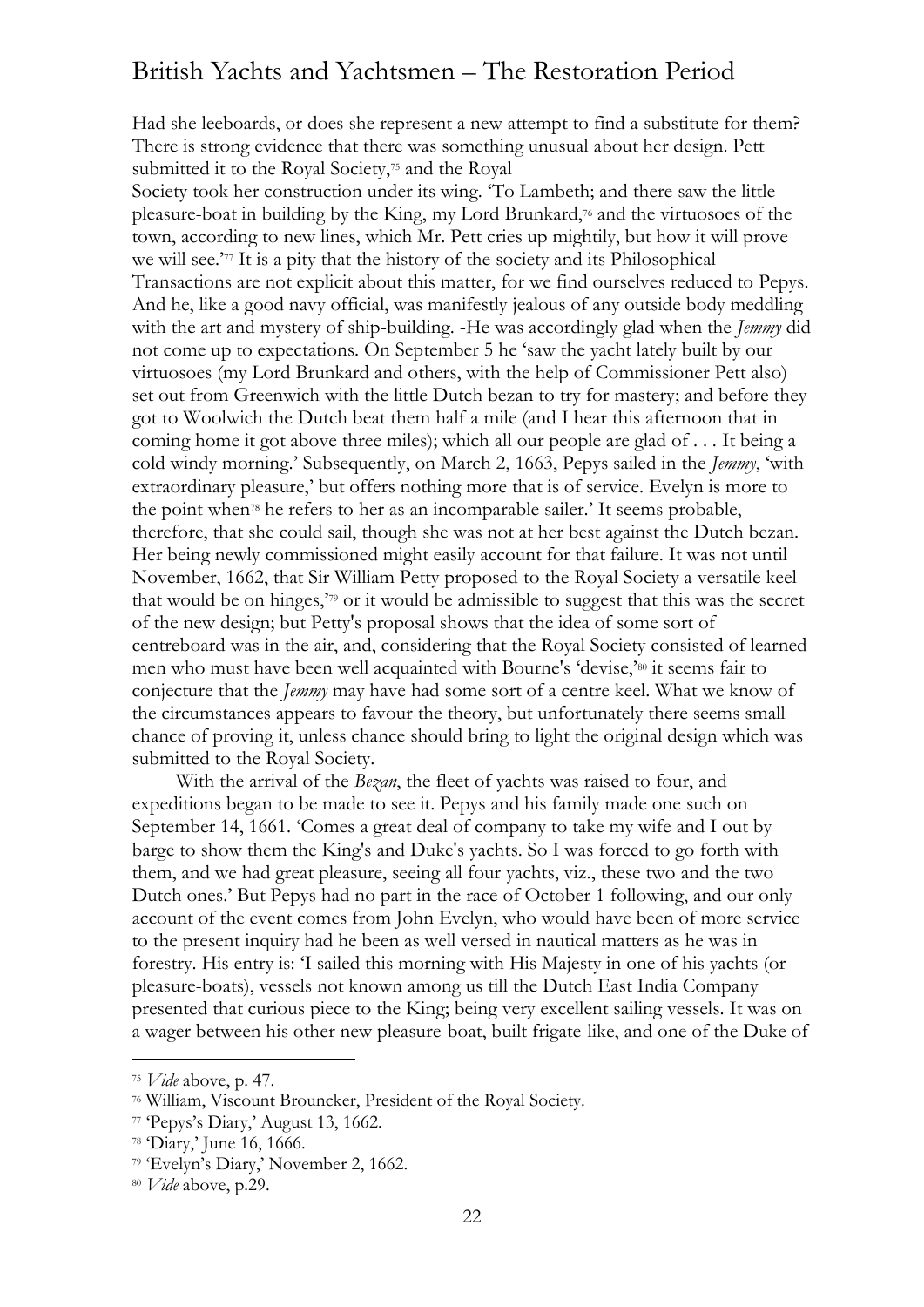York's; the wager  $f<sub>100</sub>$  the race from Greenwich to Gravesend and back. The King lost it going, the wind being contrary, but saved stakes in returning. There were divers noble persons and lords on board, His Majesty sometimes steering himself. His barge and kitchen-boat attended.'

The vessels in question were the *Katherine* and the *Anne*, and the race would seem to have been two races in one. The *Anne* won on the beat down to Gravesend, earning £50; and the *Katherine* won on the run home, making the royal owners quits. A 'frigatebuilt' vessel meant one less highly charged - that is, more nearly flush-decked - than the 'great ship' type; thus the entry would seem to imply that the *Mary* had a lofty poop, and that the *Katherine's* freeboard aft had been cut down by comparison with the earlier model.

The scene shifts, and we hear less in future of royal racing than of a judicious combination of business and pleasure by officials. All the smaller yachts were used for business purposes, and we practically never hear of them, either from Pepys or from the State Papers, save as carrying Mr. Pepys, or Sir William Batten, or Commissioner Pett, on their several occasions. Pepys began his connection with the yachts, with the exception of one short sail, which he himself had forgotten, on February 20, 1663, going with Pett to join the *Charles*. They found her aground, 'it being almost low water,' and had to be content to return in her, from Woolwich to Deptford, when the water flowed. 'I could have been sick if I would, wrote Pepys, the wind being fresh, but very pleasant it was, and the first time I have sailed in any one of them.' Pepys' next yachting trip was in the *Jemmy*, <sup>81</sup> and shows that after all his sea stomach was not abnormally weak. 'We went down four or five miles (below Woolwich) with extraordinary pleasure, it being a fine day and a brave gale of wind, and had some oysters brought us aboard newly taken, which were excellent, and ate with great pleasure. There also coming into the river two Dutchmen, we sent a couple of men on board and bought three Holland's cheeses, cost 4d. apiece, excellent cheeses.' It is not only Pepys' zest in life that makes his narrative live; there are innumerable modern touches in the incidents of his story. When Dutchmen come into the river today they sell Dutch cheese to all and sundry, though not for 4d. apiece; and if we cannot buy oysters newly taken off Erith, yet we know that we have but to go beyond the limits of the port of London in order to have them brought aboard.

The King's interest now centred in the project for the *Henrietta*. 'Meeting the King, we followed him into the park, where Mr. Coventry and he talked of building a new yacht, which the King is resolved to have built out of his privy purse, he having some contrivance of his own.' <sup>82</sup> The interest did not confine itself to this unexplained contrivance - the privy purse suggestion may have been thrown out to reconcile the officials, for we hear no more of it - but it took the King to Woolwich a few days later to inquire for the keel piece.<sup>83</sup> The yacht was built very quickly, and was afloat four months later.<sup>84</sup> There is queer entry about her before she was actually finished, showing that she was lying afloat, 'with all her colours flying,' when a boat which passed close alongside refused to strike to the colours. The yacht's crew thereon confiscated the boat and called upon her crew to pay forfeit. They in return lodged a complaint,

<sup>81</sup> 'Diary,' March 2, 1663.

<sup>82</sup> 'Pepys's Diary,' May 4, 1663.

<sup>83 &#</sup>x27;Calendar of State Papers, Domestic, May 19, 1663.

<sup>84</sup> Calendar of State Papers, Domestic, September 25, 1663.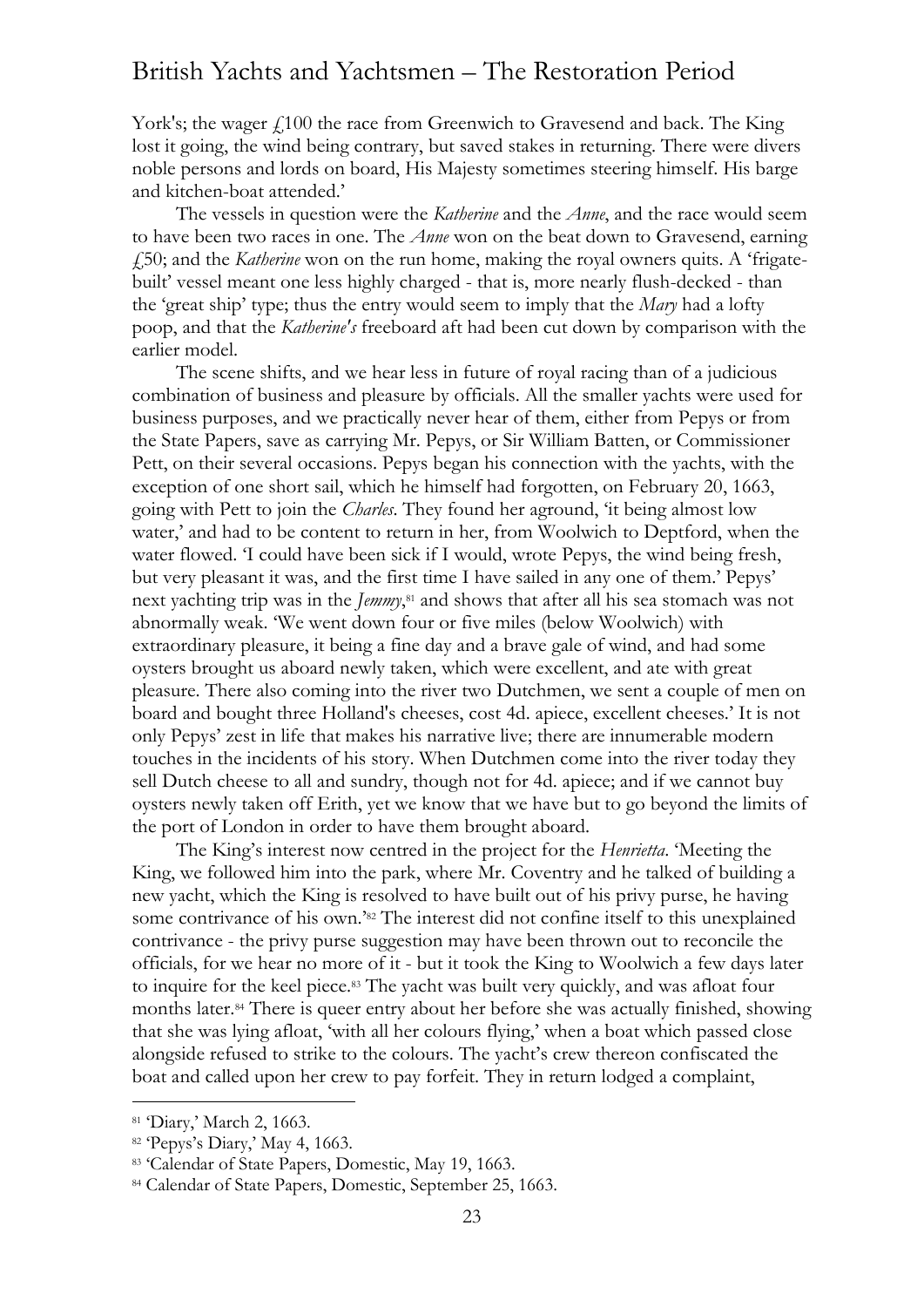presumably explaining that they knew that the King was not on board. In the result the yacht's crew were ordered to restore the boat, and to make no such demand in future without authority.'

When the demands made on behalf of the royal standard were so emphatic, it is not remarkable that the claim to hoist that flag was strictly looked to; and so we find the Admiralty, eleven years later, refusing to admit the right of the King's natural sons, the Duke of Monmouth, etc., to wear it unless they had the royal permission to do so.<sup>85</sup>

The larger yachts continued in constant use by the Court till the outbreak of war, when they were employed with the fleet. None of them came to grief in the second war; but in the third Dutch war the *Henrietta* was sunk - during the action of August 11, 1673; <sup>86</sup> and the *Katherine* was captured in the same battle. The *Katherine* returned to English hands. 'It is true,' wrote Pepys,<sup>87</sup> 'that the [old]

*Katherine* yacht is come home again, given as they say by the Prince of Orange to Alderman Backwell, and on his account fitted and sent home, where she now remains so, His Majesty not being concerned in her nor likely to be.' Alderman Backwell, therefore, was a genuine yacht-owner, though we have no account of how he used the *Katherine*. A new *Katherine* was promptly built for the King, and was launched in his presence on April 24, 1674. The estimated cost of her hull was  $f(1,550)$ , 'calculating the said estimate by the dimensions which His Majesty hath pitched upon with Mr. Pett.' She, too, was ballasted with lead, though the Merlin was receiving some iron ballast at this same date.<sup>88</sup>

The smaller yachts, meanwhile, continued to carry Pepys and his friends, the larger vessels coming but rarely into the Diary, and then for some special cause. For instance, on June 2, 1666: 'Came up the river the *Katherine* yacht, Captain Fazeby, who hath brought over my Lord of Alesbury and Sir Thomas Liddall (with a very pretty daughter and in a very pretty travelling dress), from Flanders.' Knowing Pepys as we do, we may be sure that this item of news would have been withheld had the daughter not been pretty, or had the dress been unbecoming. But of journeys made in the smaller yachts there are several interesting accounts.

On September 3, 1663: 'To Sir W. Batten, who is going this day for pleasure down to the Downes. At my lady's desire with them by coach to Greenwich where I went aboard with them on the *Charlotte* yacht. The winde very fresh, and I believe they will be all sicke enough, besides that she is mighty troublesome on the water.' And so it turned out. Lady Batten was put ashore at Queenborough, vowing that she would never go to sea again. Again, on August 17, 1665: 'After dinner we down by boat to Greenwich to the *Bezan* yacht, where Sir W. Batten, Sir J. Minnes, my Lord Bruncker<sup>89</sup> and myself, with some servants, embarked in the yacht, and down we went most pleasantly. Short of Gravesend it grew calme, and so we come to an anchor and to supper mighty merry, and after it, being moonshine, we out of the cabin to laugh and talk, and then, as we grew sleepy, went in, and upon velvet cushions of the King's that belong to the yacht fell to sleep, which we all did pretty well till 3 or 4 of the clock,

<sup>85</sup> Tanner, Pepysian MSS., vol. ii., 1859.

<sup>86</sup> *Ibid*., 176.

<sup>87</sup> *Ibid*., 1954, November 18, 1674.

<sup>88</sup> Tanner, Pepysian MSS., vol. ii., 229.

<sup>89</sup> All fellow officials.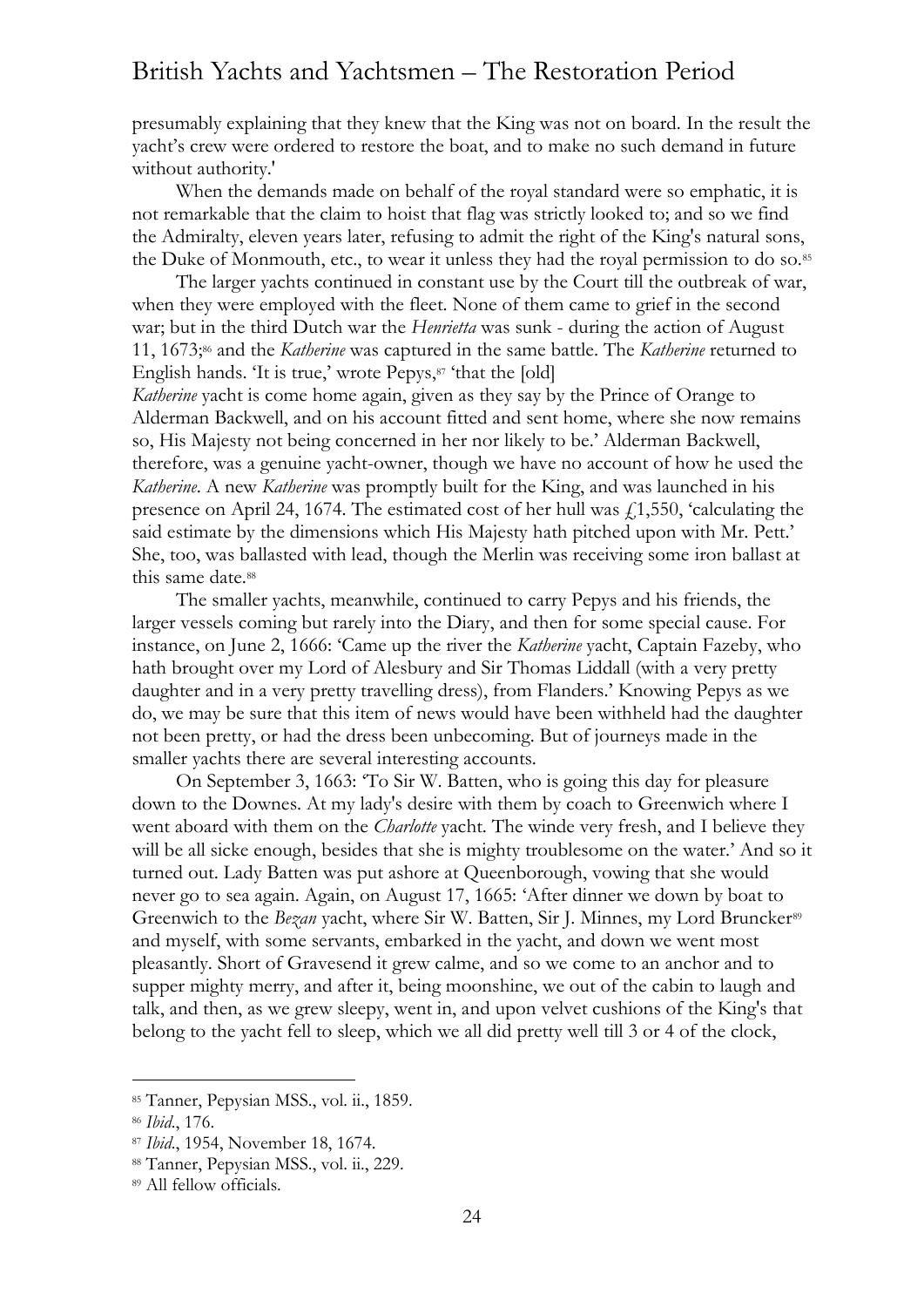having risen in the night to look for a new comet which is said to have lately shone, but we could see no such thing.

'18 August. Up about 5 o'clock and dressed ourselves, and to sayle again down to the *Soveraigne* at the buoy of the Nore, and thence to Sheernesse. Thence with great pleasure up the Meade-way, our yacht contending with Commissioner Petts, wherein he met us from Chatham, and he had the best of it.' It would be interesting to know which the contending yachts were. Pepys, seemingly, was in the *Bezan*, though it is possible that he meant *Charles Bezan*; but there is no hint even in the State Papers of what vessel Pett had. Perhaps he had the *Minion*, which we know to have been stationed at Chatham. If that is so, then the English-built vessel, the oldest and smallest of her class, was the champion of the small class of yachts.

A month later Pepys was again bound to the fleet on business, and again brought up for the night near Gravesend. '18 September. By breake of day we come to within sight of the fleete, which was a very fine thing to behold, being above 100 ships great and small. Among others, the *Prince*, in which my Lord Sandwich was. When we called by her side his Lordshipp was not stirring, so we come to an anchor a little below his ship, thinking to have rowed on board him, but the wind and tide was so strong against us that we could not get up to him - no, though rowed by a boat of the *Prince's* that came to us to tow us up; at last however he brought us within a little way, and then they flung out a rope to us from the *Prince*, and so come on board; but with great trouble and time and patience, it being very cold.' Then, after business, 'Sir W. Penn stayed to dine and did so, but the wind being high the ship (though the motion of it was hardly discernible to the eye) did make me sicke; so as I could not eat anything almost. . . . And so to our yacht again. No sooner come into the yacht, though overjoyed with the good work we have done to-day, but I was overcome with seasickness so that I began to spue soundly, and so continued a good while, till at last I went into the cabbin, and shutting my eyes my trouble did cease that I fell asleep, which continued till we come into Chatham River where the water was smooth, and then I rose and was very well.'

The most quoted of Pepys's sailing expeditions followed very shortly. On October 1: 'We breakfasted betimes and come to the fleet about two o'clock in the afternoon, having a fine day and fine wind. My Lord received us mighty kindly. . . . After supper on board the *Bezan*, and there to cards for a while, and then to read and so to sleep. But Lord ! the mirth which it caused me to be waked in the night by their snoaring round me; I did laugh till I was ready to burst, and waked one, who could not a good while tell where he was that he heard one laugh so, till he recollected himself, and I told him what it was at, and so to sleep again, they still snoaring.' Truly it is a sad heart that never rejoices.

'2 October. We having sailed all night (and I did wonder how they in the dark could find the way) we got by morning to Gillingham.' Pepys's nautical education was advancing, though his Diary was drawing to a close. As the autumn went on he fell in with strong winds, first of all in an open boat. 'I called for Sir Christopher Mings at St. Katherine's, and so down to Greenwich, the wind furious high, and we with our sail up till I made it be taken down.' For which, no doubt, he was well laughed at by Mings, who was a sailor if ever there was one. The experience of wind was continued on November 2. 'Intending to have gone this night in a ketch down to the fleet, they persuaded me not to go till morning, it being a horrible dark and windy night.' In the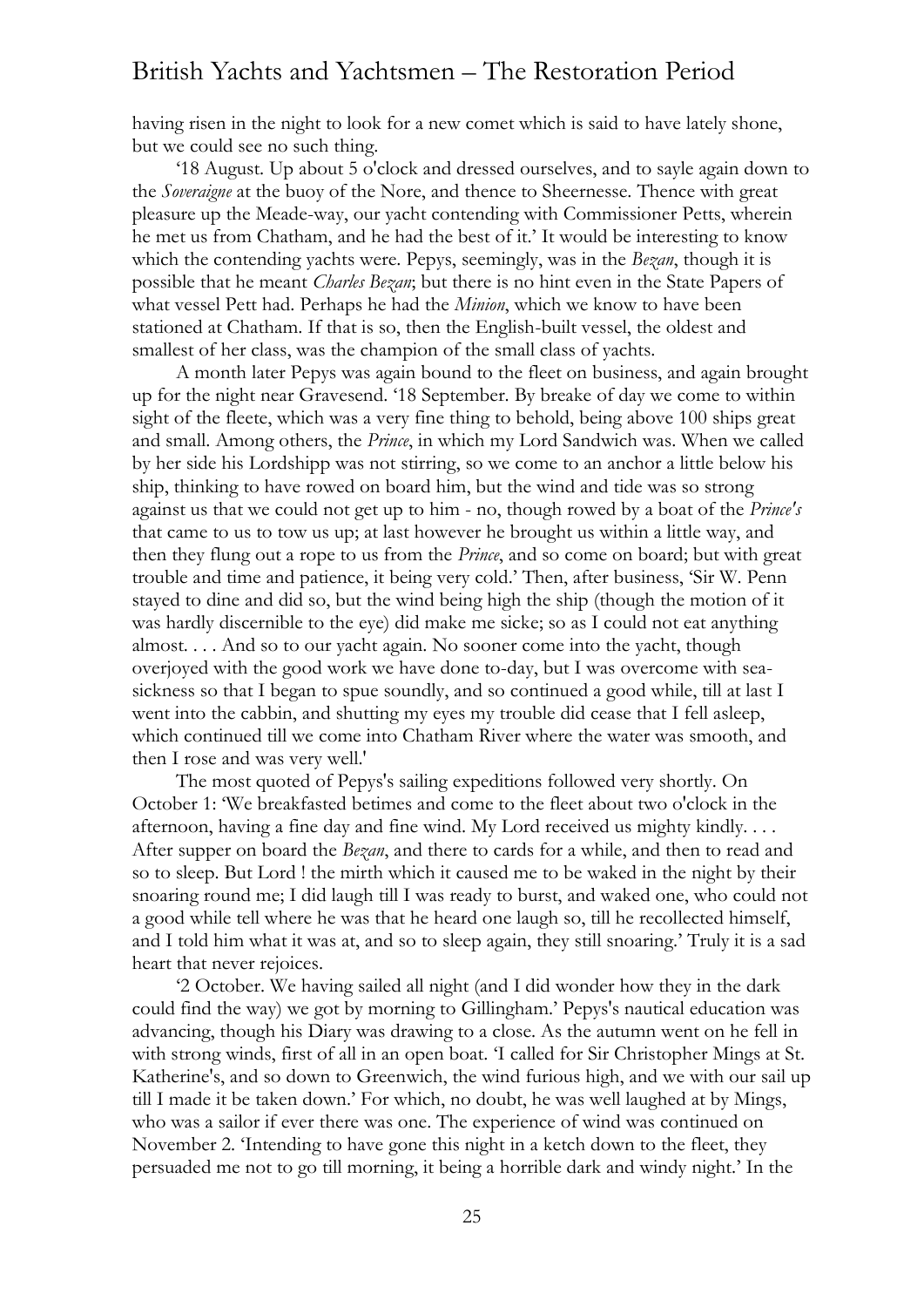morning the ketch made a good passage down, and, after concluding his business, Pepys says: 'I took the *Bezan* back with me, taking great pleasure in learning the seamen's manner of singing when they sound the depths.' The explanation here seems to be simply that he exchanged the ketch for the *Bezan*. It is just possible that he might call a ketch a bezan, if we are right in supposing that the *Bezan*, like a ketch, had a mizen; but he could never have called the fore-and-aft-rigged *Bezan* a ketch, for a ketch was at that date square-rigged.

The last yachting entry in the Diary has given rise to some misconception. It runs, November 16, 1665: 'I away on board the other ship to get the pleasure-boat of the gentlemen there to carry me to the fleet. They were Mr. Ashburnham and Colonell Wyndham; but, pleading the King's business, they did presently agree I should have it. So I presently on board, and got under sail; and so sailed all night, and got down to Quinborough water, where all the great ships are now come, and there on board my Lord . ...' and, after the transaction of business, 'I left him, and so away to my *Bezan* againe. 'John Ashburnham held a Court appointment, Colonel Francis Wyndham a military command. It is a mistake to infer from this passage alone that either had a yacht, for 'to get the pleasure-boat *of* the gentlemen' stands simply for the more modern phrase *'from* the gentlemen.' We see that the pleasure-boat in question was 'my *Bezan*' to Pepys - that is, she was either the original *Bezan*, or one of the other small yachts. It is clear, however, that Colonel Wyndham was a genuine yachtsman, though he may not have been a yacht owner at this date. On August 16, 1683, during the voyage to Tangier, Pepys wrote that off Dunnose 'Colonel Wyndham and some friends from his yacht lay on board. Colonel Wyndham is the only gentleman of State ever known to addict himself to the sea for pleasure and from his own natural addiction.'<sup>90</sup>

Singularly few mentions of private yachts occur during this period. There is, indeed, the case of Jan Griffier, the artist; but Griffier, though long settled in England, was by birth a Dutchman.<sup>91</sup> There is also the case of Roger North; but North belongs to the border-line of this age, and will more properly be mentioned later. Jan Griffier is of more importance, because, being a humble painter, he did not hold the Court idea of pleasure-sailing, which was gilt-edged in the extreme, but preferred a sailing houseboat in which he could combine business with pleasure. We have no detailed account of the vessel with which he provided himself; nor of when he began this manner of life. Probably he bought a smack or small hoy; and, to judge by the date of his birth, it may be assumed that he did not acquire this floating studio till 1670, perhaps much later. He seems to have cruised up and down the Thames from Windsor to Gravesend, and not 'along the coast,' as has been said.<sup>92</sup> His pictures are almost exclusively landscapes, not sea pictures. Having in this way got together a moderate fortune, he returned to Holland to spend it, and from this point the accounts conflict. One account says that he was wrecked on the Dutch coast, losing his all, on his journey home; another says that, having reached Holland, he started again for England at once, but was wrecked at the outset and lost his belongings. Whatever the cause may have been, he remained ten years in Holland before he again sailed for England; and when

<sup>90</sup> Rev. J. Smith, 'Pepys's Life and Journals,' i., 332.

<sup>91</sup> Born at Amsterdam, 1646; died at Milbank, 1718.

<sup>92</sup> 'Dictionary of National Biography': Horace Walpole, vol.ii., p.129.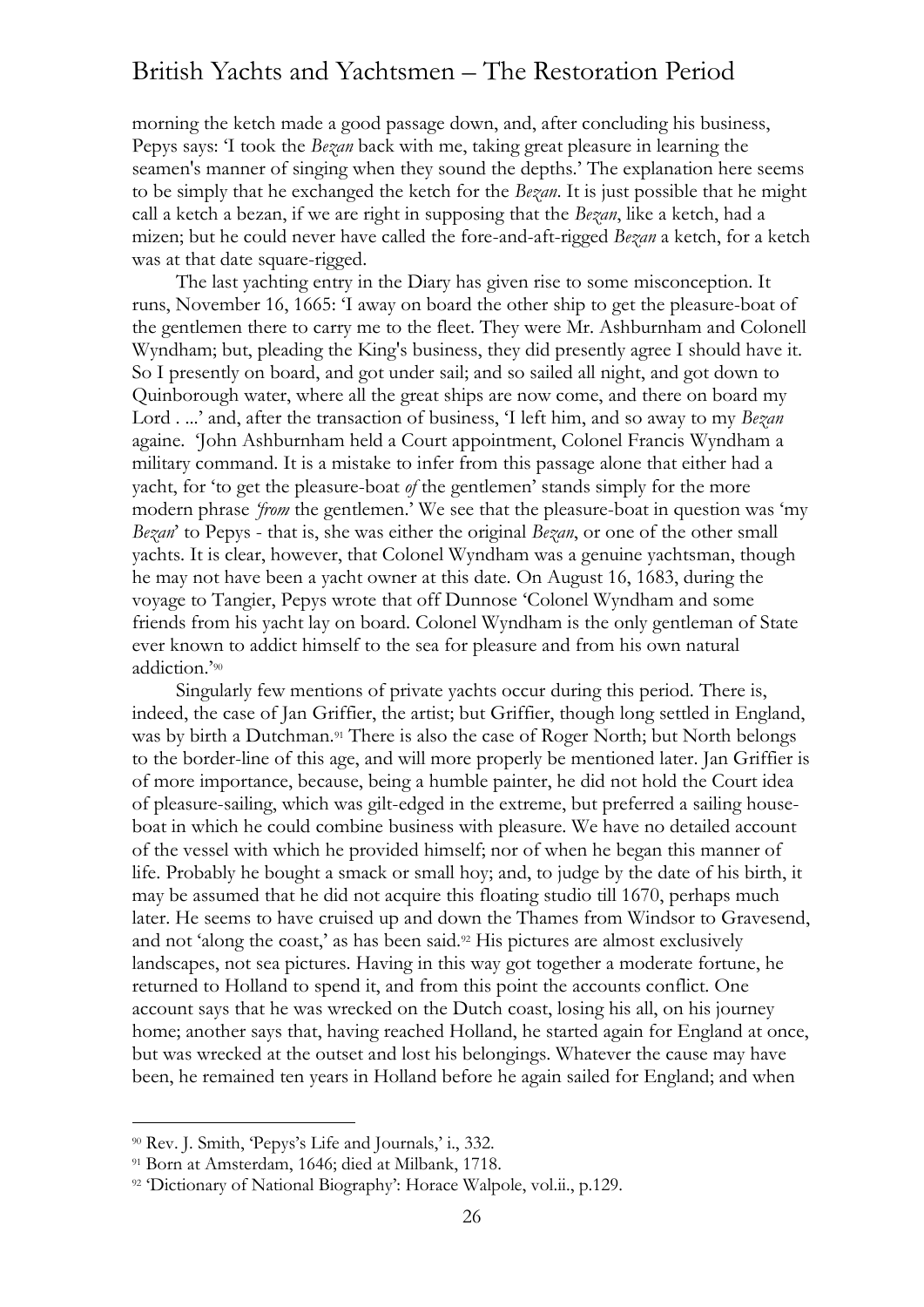at last he did so, he ran on a sandbank during the passage and remained there for eight days. This, says Horace Walpole, cured him of his taste for the water. It will be seen that the accounts of this yachtsman are very hazy. There is no need, however, to doubt the existence of the sailing studio, for we have at this same date Van der Velde the younger at sea in his own galliot - which, of course, may mean a vessel hired by him acting as 'our special artist' on the spot, and making sketches of the battles of the Dutch War. Some of these survive, and are very interesting. One is in the British Museum; others are in Lord Dartmouth's collection, and will shortly be reproduced by the Navy Records Society. Van der Velde's galliot is shown ketch-rigged (by the modern meaning of the word), as a galliot should be. This, too, is interesting when we remember that there is at this time no mention of English galliots, and that Van der Velde was settled in England and working for English patrons, presumably in an English vessel.

There are no more of these private adventures to record in this place. Mr. Clark<sup>93</sup> does, indeed, chronicle an incident in which 'Lord Dunblane's pleasure-boat' off Greenwich is mentioned; but Lord Dunblane is, from a yachting point of view, as will be seen presently, an exceedingly unsatisfactory person. We may infer from this mention, which is supported by an imcomprehensible reference, that he had a 'pleasure-boat' at this date, but that is all that we know of the matter. The entry is suggestive, however, for if this pleasure-boat was a yacht, as she may perhaps have been, there may well have existed at this date (1682) other private yachts of which we have no hint. The rest of the story of Charles II.'s reign is concerned with the royal yachts, and with the interesting experiments which were made in shipbuilding.

As to the royal yachts, one of the last recorded passages of Charles II. was made in the *Fubbs* round the North Foreland, seemingly about 1680. We are indebted for an account of this voyage to the fact that John Gostling,<sup>94</sup> then minor canon of Canterbury, was the King's guest, presumably on account of his fine bass voice. It appears that the yacht was bound south, and as they hauled to the wind round the North Foreland, they found the wind blowing strong, so that the King and the Duke of York were fain to turn to, to haul the ropes with the mariners. Gostling thought much of it, and considered that their getting safe to land, probably in Ramsgate, was due to a special interposition of Providence. We need not quarrel with him on that account, for on his return to London he confided his adventure to the great musician Henry Purcell, and Purcell, in honour of the event, wrote 'the most remarkable of his anthems,' ' They that go down to the sea in ships,' adapting it to the scope of Gostling's voice. Of what the King and the sailor-men of the party thought we have no trace; probably they had had a similar experience often enough before, as most people have had whose occasions take them round that particular corner against a south-west wind.

We would be glad to have more account of the Queen's water-parties than have been recorded. The *Saudadoes* was built in 1670, and was used like the proverbial new toy. On April 21 of that year<sup>95</sup> we read that the Court was forlorn, 'but the ladies pass their time without any great show of mourning; Her Majesty gives life to all by

<sup>93 &#</sup>x27;History of Yachting,' p.110.

<sup>&</sup>lt;sup>94</sup> *Ibid.*, p.113, and 'Dictionary of National Biography.'

<sup>95</sup> Calendar of State Papers, Domestic, April 21, 1670.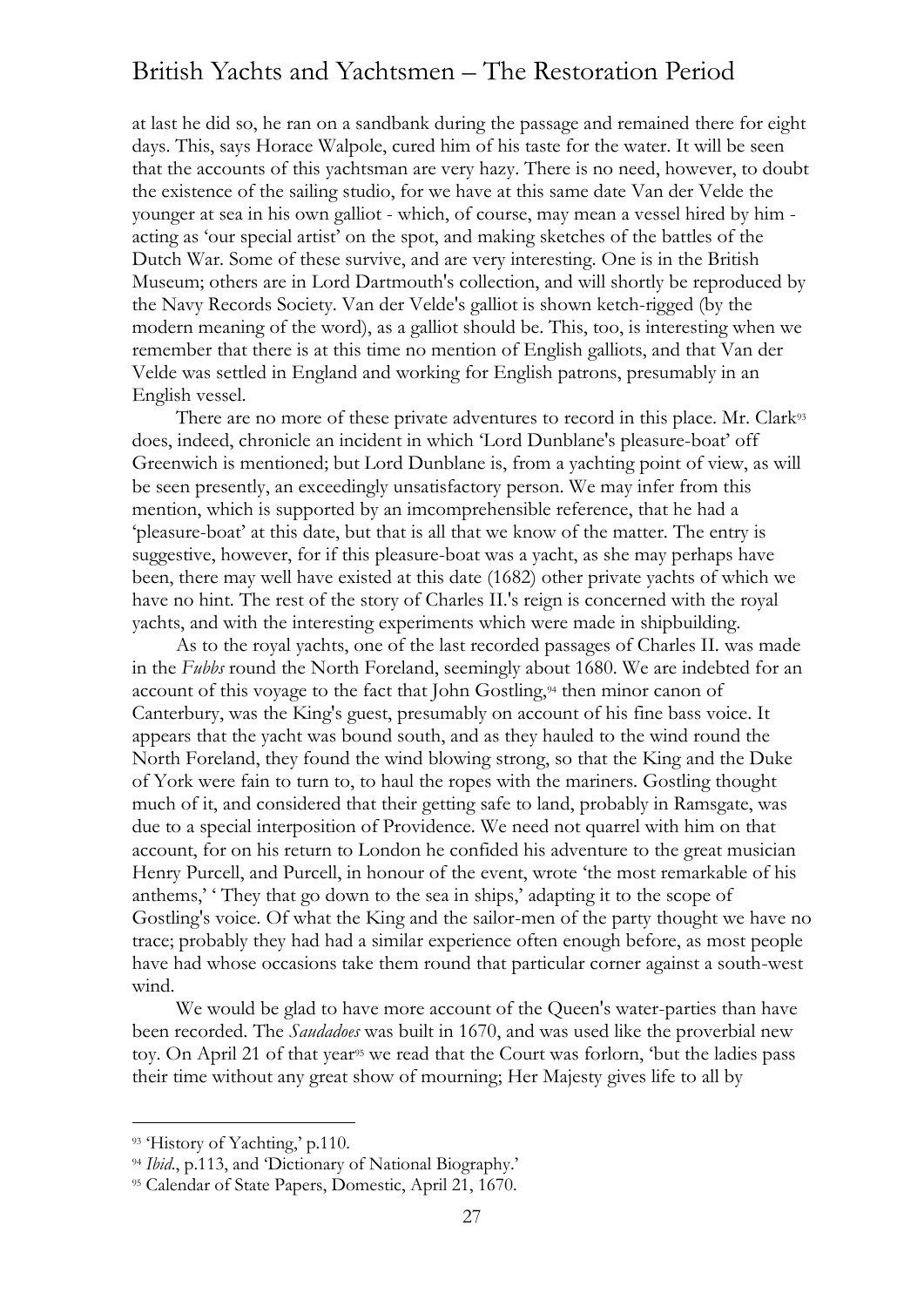frequent divertisement upon the river, in her new vessel the *Sodalis*. They undertake several long voyages, and, falling short of provisions, victual sometimes at Vauxhall, sometimes at Lambeth Palace.' This is the same vessel that, as has been seen, crossed the Bay of Biscay to Lisbon during this summer, but of her further use there seems to be no information. The ladies, perhaps, got tired of the water; the *Saudadoes* certainly was needed for the navy, and was rebuilt and enlarged to an extent which must have made her cease to be a yacht.

The royal yachts at this time were kept constantly in commission, those which were not being actually used by the King being busily employed in carrying ambassadors, in cruising for fishery protection, or against privateers, and in surveying. Sometimes they had a man-of-war to convoy them, more often they had not; and it was found that an Ostend rover showed small respect to a royal yacht, even with the King of England on board. The *Anne* suffered some such 'indignity' in 1674,<sup>96</sup> and orders were issued for the men-of-war on the station to 'bring in the Ostender.' Whether they did so or not does not seem to be recorded.

There is extant a petition of the officers and seamen of the *Mary* yacht to the Navy Commissioners for pay,<sup>97</sup> 'that their families may not be starved in the streets, and themselves go like heathen, having nothing to cover their nakedness. They have 52 months pay due, and neither money nor credit.' This, of course, has little or nothing to do with yachting proper, and only shows that the *Mary*, which was for long employed on the Irish station, and was, in fact, eventually cast away while serving there, was very thoroughly on the Navy List. The experience of the *Mary's* men might seem impossible to yachtsmen of this age, but to seamen of the navy in the seventeenth century it was unfortunately the rule rather than the exception.

Apart from isolated cases of yachts being sent to look for suspected sands, we have the testimony of Captain Greenville Collins, whose 'Coasting Pilot' was published in 1693.<sup>98</sup> 'His most excellent Majesty King Charles the Second, who was a great lover of the noble art of Navigation, finding that there were no Sea Charts or Maps of these Kingdoms but what were Dutch, and copies from them, and those very erroneous . . was pleased in the year 1681 to give me the command of a Yacht for the making this survey; in which service I spent 7 years time.' It may be worth while to add that the yachts in which he served were the *Merlin*, 1681 to 1683, and the *Monmouth*, 1683 to 1688.<sup>99</sup> If he had any 'out of school' adventures, he does not mention them; but we may assume that we would have heard of it if, in the course of his lying in all the ports of the kingdom, he had had such an experience as another yacht captain had some years earlier. 'Fifteen Ostend captains who went in a bravado in one of their boats to the King's yacht *Katherine* (at Dover) to be merry with Captain Crow, were overturned near the shore at returning, and 14 of them drowned.' <sup>100</sup> It is a bare mention, but it reeks of the profuse hospitality of that none too sober period.

There is an interesting order of July, 1674, from Pepys to Anthony Deane, then Commissioner at Portsmouth: 101 'To repair up hither to receive the King's commands

<sup>96</sup> Tanner, Pepysian MSS., vol. ii., 1728.

<sup>97</sup> Calendar of State Papers, Domestic, July 27, 1667.

<sup>98</sup> *Op. cit,* Preface.

<sup>99</sup> Tanner, Pepysian MSS., vol. i., 336.

<sup>100</sup> Calendar of State Papers, Domestic, January 27, 1670.

<sup>101</sup> Tanner, Pepysian MSS., vol. ii., 1643.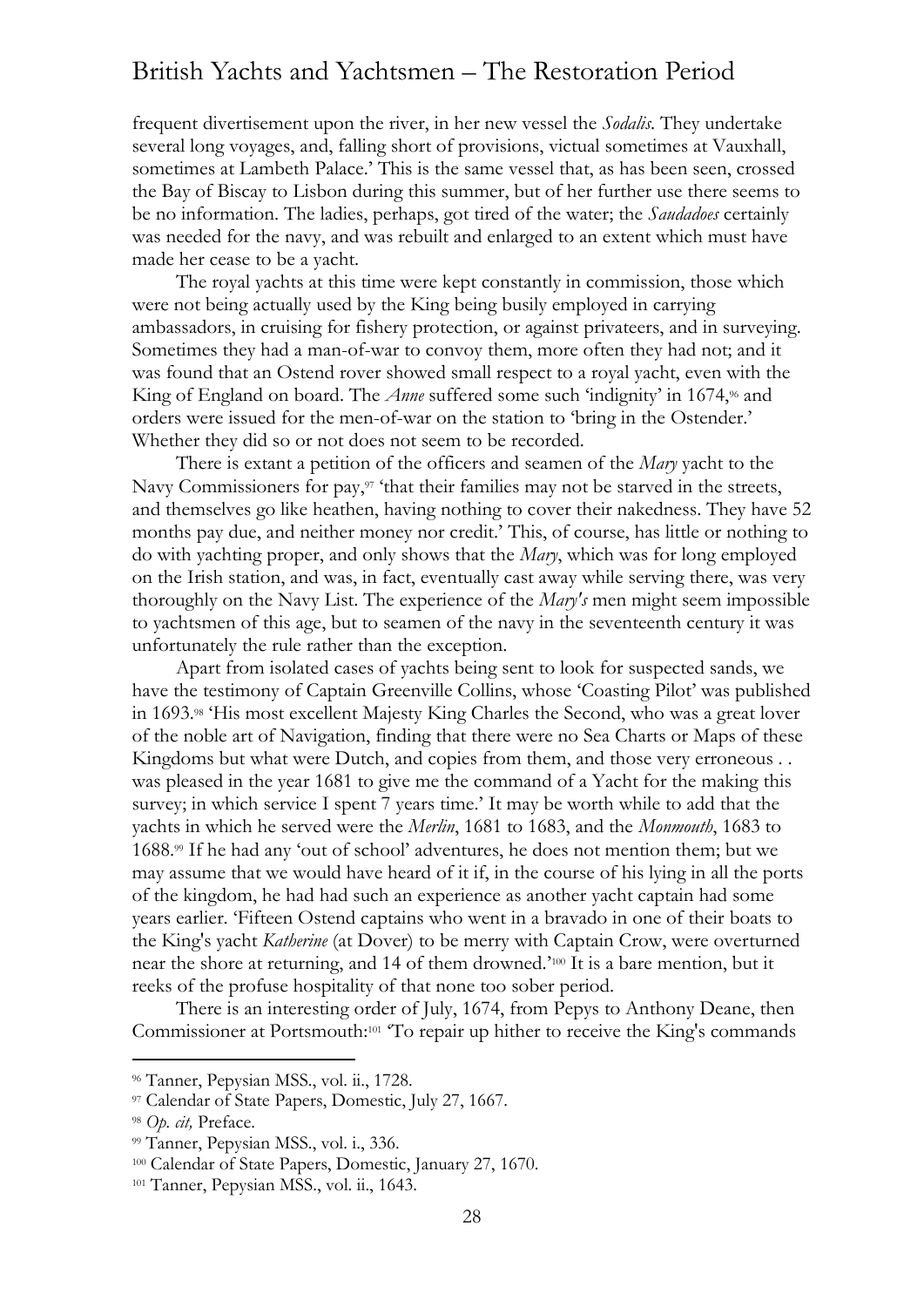touching the building of 2 yachts which the King of France desires to have built for him here in imitation of his Majesty's.' Perhaps the yachts were not built after all, but the order is of value as showing the reputation of England as a yacht-producing country. But it must be remembered that France and Holland were at that time so far from being friends that Louis could not have placed orders for yachts in Holland even if he would.

No account of any form of shipbuilding enterprise during the reign of Charles II. would be complete without some reference to the projects of Sir William Petty. But it must not be supposed that Petty stands alone, even among his own countrymen. To name only one or two from among the most illustrious of his predecessors, we have William Bourne,<sup>102</sup> the projector of the centre-board, and the exiled Sir Robert Dudley, styling himself Duke of Northumberland, who, in his great book,<sup>103</sup> reviewed and suggested radical improvements upon the whole naval practice of the age. Another noble inventor was the Marquis of Worcester, whose 'Century of Inventions' included various nautical suggestions. But Petty and other projectors of this date differed from all who had gone before in being able to find patronage for their schemes. It might have been well for shipbuilding had Bourne or Dudley had such encouragement, but they lived in times when monarchs were not scientists, and before the Royal Society sprang to life.

In Charles II.'s reign there were two main lines along which development was sought. The first of these consisted in the effort to devise ships that would sail better than any before; the second tried to render ships more or less independent of the winds. Sir William Petty experimented in both directions, but without lasting success in either. As is well known, his maritime inventions involved the principle of a catamaran, or double-hulled vessel. The names given, to his several craft by different persons have caused much confusion, but it is clear that he built four if not five sailing vessels of different dimensions, and that in later life he devised a paddle-wheel, which should give ships 'fresh way at sea in a calm.' In this latter respect he was not alone, Sir Edward Spragge, the Admiral, having made some fairly satisfactory experiments in 1673, and a towboat having been actually built and established at Chatham in 1683.<sup>104</sup> It was double hulled, with a paddle-wheel between the floats, and, though it was built by the Navy Board officials, it is probable that Petty's double-hulled sailing vessels had exercised much influence on the design. Tow vessels of various sorts continued to be used at the great ports from this time till the introduction of steam, and, although mention of them occurs now and again throughout the eighteenth century, no further reference to them is necessary here.

Petty's first sailing vessel was built in 1662 at Dublin. He was encouraged throughout by the Royal Society,<sup>105</sup> which, in its turn, was under the patronage of the King, and there is constant reference to letters from him describing his experiments. Unfortunately, however, these letters do not seem to have been preserved. The Society decided that the best way in which to compare Petty's vessel with existing types would lie in organizing a race between her and all comers. Accordingly a committee was formed, consisting of such members of the Society as were in Dublin, and it was

<sup>102</sup> *Vide* above, p.27.

<sup>103</sup> 'Dell Arcano del Mare,' 3 vols., fol. Florence, 1646-1647.

<sup>104</sup> Tanner, Pepysian MSS., vol. i., 294.

<sup>105</sup> Birch, 'History of the Royal Society.' vol. i., p.124, etc., and especially p.183 *et seq.*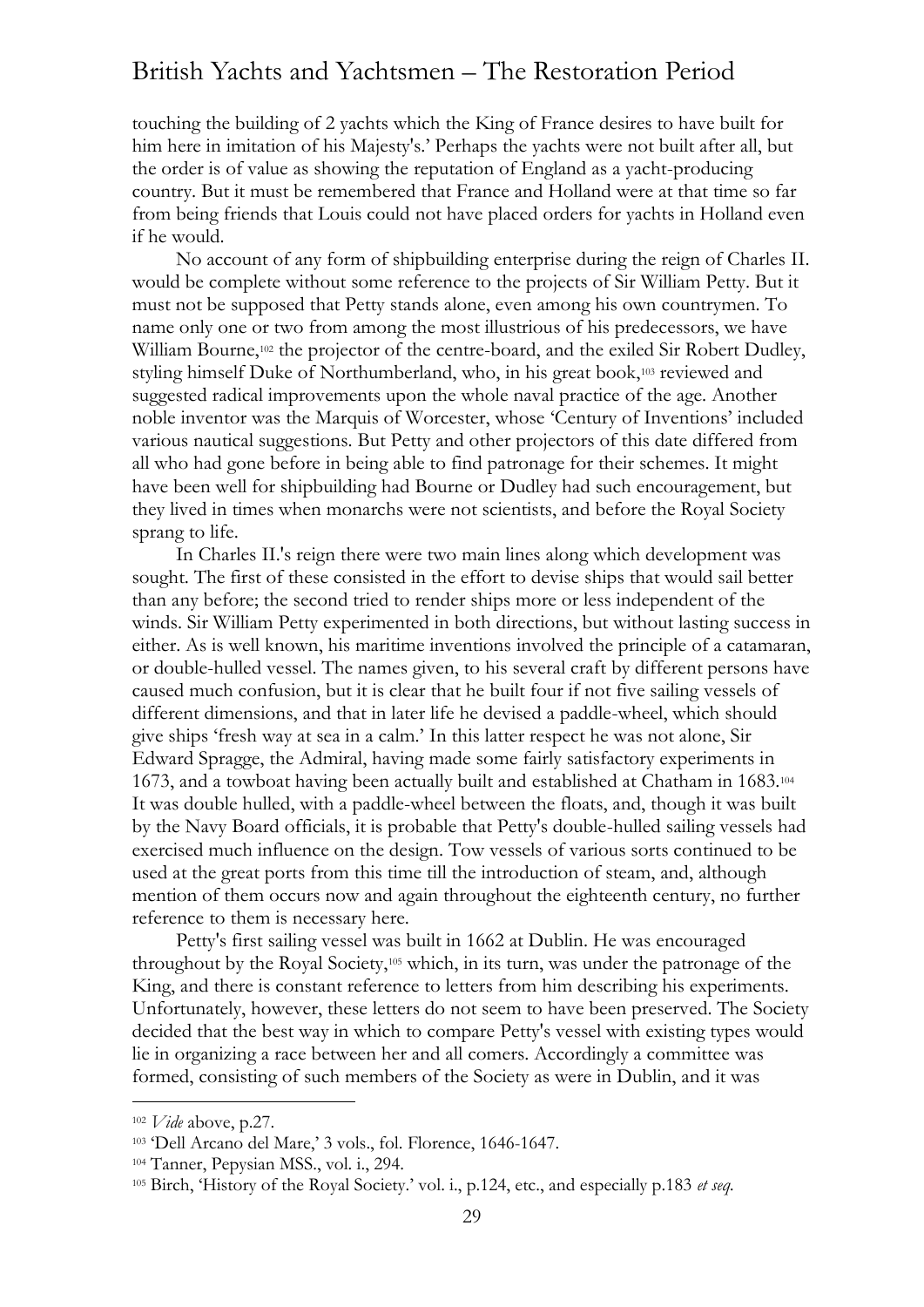agreed to offer a prize of a flag to be raced for in the bay. The competitors were four in all: Petty's vessel, an open barge belonging to the King, a 'large black pleasure-boat,' and a man-of-war's boat. The race was sailed in a strong wind on January 12, 1663, and Petty's vessel won easily, his crew taking down the flag which was set up at the end of the course, and wearing it in the maintop 'as admiral of the cylinders.' Exact details even of Petty's boat are not available. She was of 1¾ tons burden, carried 600 square feet of sail, which was afterwards increased to 720 feet, and, from her description as the 'cylinders,' may be assumed to have had more or less circular cross sections. Birch<sup>106</sup> has an illustration of her at anchor, showing that the two hulls supported a complete deck, which, with its rails, looks strangely like a cattle-pen, and that she had two masts and a bowsprit. It would be most interesting to know how she was rigged. The illustration seems to suggest some approach to a schooner, of which more anon; but, unfortunately, we have only the spars to judge by, and the form of hull shown does not inspire confidence, as it certainly does not agree with the known description. It would also be interesting to have some account of the large black pleasure-boat which was to be found at Dublin as early as January, 1663. How did she come there? And did the Irishmen wait till the Restoration before they began to indulge in water sports?

The committee in their report to the Society give a long account of the race, which may be read in Dr. Birch, or, in an abbreviated form, in Mr. Clark's pages. It must suffice here to say that the boats ran to leeward to the mark-boat, the 'cylinders' establishing a long lead; that when they hauled their wind for the beat home the pleasure-boat did best of the other three competitors, since she was loaded with two tons of ballast. The man-of-war's boat had carried a couple of empty barrels, which she now proceeded to fill, but even this very audacious ballast-trimming did not give her a chance. On the way home the 'cylinders' missed stays - the description of the incident seems to suggest that she may have been a lugger - went ashore, and broke one of her rudders; but she succeeded nevertheless in winning very easily, while the pleasure-boat, the most dangerous competitor, broke her boom, and was out of it.

It is curious to find that when the committee presented their report of the race, and asked the opinion of the Society on the invention, the answer was, 'That the Committee should be put in mind that the matter of navigation, being a State concern, was not proper to be managed by the Society; and that Sir William Petty, for his private satisfaction, may when he pleases have the sense of particular members of the Society concerning his invention.' This is quite typical of the age, and of that which followed it. All through the seventeenth and eighteenth centuries the jealousy of the Navy Board for professional secrets, and the monopoly of the East India Company, had a very strong effect in forming a rut out of which the art and mystery of shipbuilding emerged with the greatest difficulty. Any improvement must be a matter of individual effort, and any semi-official or corporate attempt to remedy matters would be looked upon as infringing vested interests, if not as endangering the national welfare. Such a body as the Yacht Racing Association, if we could imagine it and its 'politics' to have existed at this early date, would have been promptly muzzled by the threat of divers pains and penalties.

<sup>106</sup> Birch, 'History of the Royal Society,' vol. i., plate ii.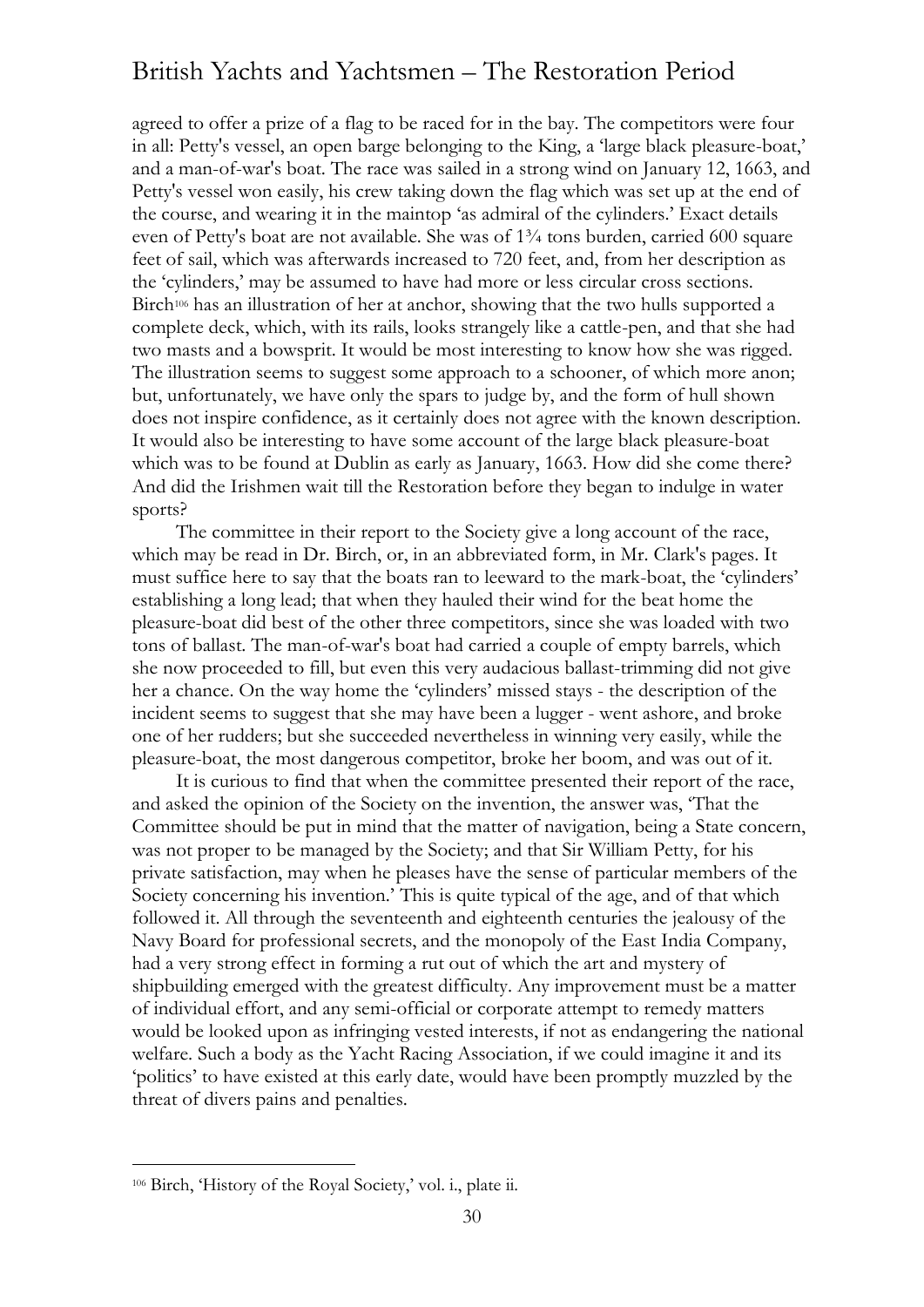Petty's second 'sluice vessel' was much bigger, being of 30 tons burden, though otherwise seemingly on somewhat similar lines. <sup>107</sup> She carried a quite unnecessary load of 5 tons of guns in deference to the prevailing custom, and had a crew of thirty men. The objections that were raised against the former vessel were laid also against her, that her small grip on the water and large surface exposed to the wind would make her ride exceedingly badly, and that she was likely to break up in a gale. There was proved to be reason in both objections, for she broke adrift in Dublin Bay,<sup>108</sup> drove ashore, and was severely damaged; and a successor of hers was eventually lost at sea. She is best known, however, for her sailing powers, which were good, and are well described in an interesting contemporary newspaper account:<sup>109</sup>

'Sir William Petty is become famous' (wrote the Dublin correspondent on 29th June) 'by the success of his new Invention of the double-bottom'd ship, against the Judgement and Resolution of almost all mankind. When first the ship adventured to Holyhead, she staid there many days before her return, and 'tis pleasant to consider how her adversaries insulted, and having first establisht the conclusion that she was cast away, afterwards discourst the several necessities why it must be so. But her return in triumph has checkt the division of some, and becalmed the violence of others, the first point being clearly gained that she can bear the seas.

'There has been much adoe in this Town for these last 9 or 10 moneths, about projecting a new way of Shipping, and the successe of it hath been such as that we have been all in faction about it. Several of the *Vertuosi* have more or lesse approved it, whilst the generality have much denied and reproached it. There have been three several vessels built, and made to saile, all consisting of double Bodies conjoyned, each of severall shapes, dimensions and distances: but the last being the first that seems to be of use, Burthen, Beauty and Accommodation, is the first likewise which I thought fit so particularly to give you an account of.

'You must pardon me if I hit not the Sea phrases, but in plain English, the matter is thus. On Wednesday this new Device, which the people severally call the *Invention*, others the Mercury, others the *Gemini*, others the *Castor and Pollux*, others the *Zabulon and Naphthaly*, others the *Wit and Money*, etc., returned the second time from Holyhead on Wednesday the 22nd instant about five in the afternoone directly against the Wind. She set out from thence with the *Ossory* Ketch, the most famed of all our three Pacquet Boats, and to which we are most beholding for the speedy transport of our Letters, especially in contrary Winds, but arrived sixteen hours before the said Ketch, whom she ran out of sight and left to Leeward, in a watch or four houres time, whereby we guesse that she outdoes ordinary vessels halfe in halfe.

She undertooke this last Voyage upon a Wager, notwithstanding her Antagonist at the time appoynted (though all full of confidence before) durst not engage against her. Whereby, to speake truth, shee won rather Money than Honour, otherwise then as shee met accidentally means of asserting that too. In her former voyage to Holyhead, she turned in against Winde and Tyde into that narrow Harbour amongst the Rocks and Shipps with such Dexteritie, as many ancient Seamen confessed they had never seen the like. Upon these experiments most gainsayers are now silent, objecting only

<sup>107</sup> Lord E. Fitzmaurice, 'Life of Sir W. Petty,' pp. 109-113 etc., and 266 *et seq*.

<sup>108</sup> Calendar of State Papers, Domestic, September 16, 1663.

<sup>109</sup> *Kingdom's Intelligencer*, August 3, 1663; and *Mercurius Publicus*, August 6, 1663.